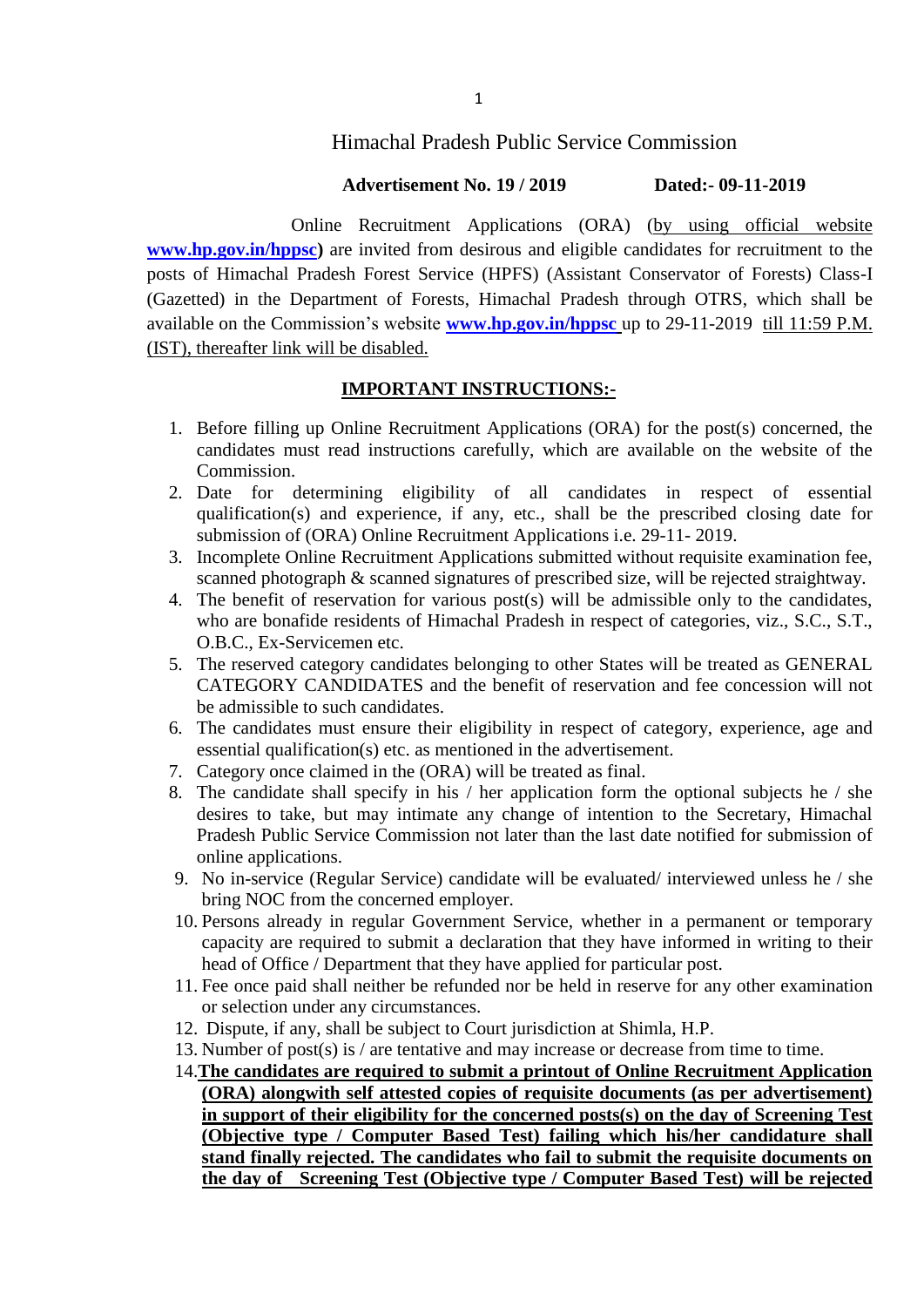15. If a candidate has been declared unfit in the (Chest Measurement), he will not be called for Walking Test.

# **CHECK LIST**

# PLEASE VERIFY THE FOLLOWING DOCUMENTS / CERTIFICATES BEFORE SUBMITING THE ONLINE RECRUITMENT APPLICATION (ORA):-

A candidate must possess the following documents before filing the ORA:

- 1. Matriculation Certificate (age proof).
- 2. Bachelor"s Degree / Certificate as per Essential Qualification.
- 3. SC / ST / OBC Certificates (On parental basis), if applicable.
- 4. The candidates belonging to Ex-Servicemen of Himachal Pradesh category must possess Discharge Certificate and full detail in respect of their P.P.O. Number, Rank and date of retirement from the Defence Services to claim the benefit of reservation.
- 5. Service Certificate from H.P. Government Servant for the purpose of age relaxation in prescribed format attached at the end of the Advertisement as **Annexure-I.**
- 6. An undertaking regarding number of chances already availed for the posts of HPFS (ACF) from the candidates belonging to General Category i.e. other than (SC/ST/OBC categories) in prescribed format attached with the Advertisement as **Annexure -II.**
- 7. Persons already in regular Government Service, whether in a permanent or temporary capacity are required to submit a declaration that they have informed in writing to their head of Office / Department that they have applied for particular post.

# **IMPORTANT:-**i) **A candidate will have to submit a printout of Online Recruitment Application (ORA) alongwith self attested copies of requisite documents (as per advertisement) in support of his / her eligibility for the concerned posts(s) on the day of Screening Test (Objective type / Computer Based Test) failing which his/ her candidature will be rejected straightway and no further opportunity will be given to such candidates for submission of the documents.**

ii) A candidate must ensure that no column is wrongly filled or kept blank as the information furnished therein would be used to determine the eligibility of candidates to be called for Screening Test (Objective type / Computer Based Test) / Written Examination / Physical Standard Test / Personality Test.

# **DISQUALIFICATIONS FOR ADMISSION TO THE EXAMINATION(s):**

No candidate will be eligible for admission to the Screening Test (Objective type / Computer Based Test) / Written Examination / Physical Standard Test / Personality Test:-

- **a)** If he / she (Candidate of Un-reserved category) has already availed 06 (six) number of chances prescribed in the R&P Rules for the said posts.
- **b**) If he / she does not fulfill the Essential Qualification(s).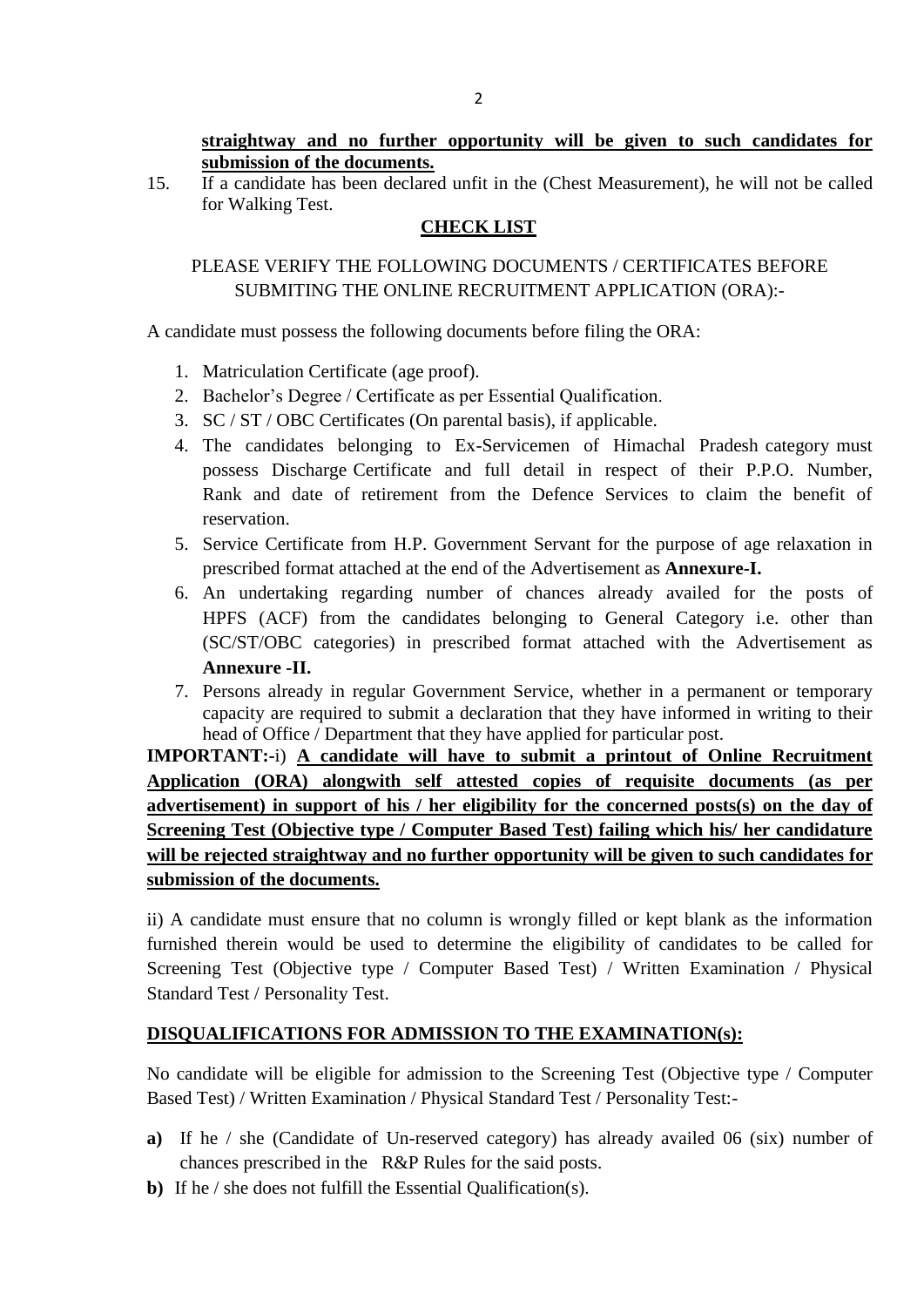- **c)** If he / she has been dismissed from any previous Government / Semi Government service.
- **d)** If he/ she has been convicted of any offence involving moral turpitude or has been permanently debarred / disqualified from appearing in any examination or selection.
- **e)** If he / she is found either directly or indirectly influencing the selection process in any manner.
- **f)** If he / she is an un-discharged insolvent.

### **List of documents to be submitted on the day of Screening Test (Objective type / Computer Based Test**)**:-**

That self attested copies of following documents / certificates are required in support of claims made / information given in the Online Recruitment Application (ORA):-

**(i)** Matriculation certificate (age proof).

**(ii)** Bachelor"s Degree / Provisional Degree / Result-Cum-Detailed Marks Certificate / Consolidated Marks Sheet of B.Sc. or Engineering as per Essential Qualification, in support of Educational Qualification.

**(iii)** Category certificate(s) from the bonafide candidates of Himachal Pradesh in support of their eligibility, if any, viz., S.C., S.T., O.B.C., BPL, Ex-Servicemen, WFF and Ward of Ex-Serviceman etc. All these certificates alongwith undertaking wherever required, should be on prescribed performa prescribed by the Government of H.P. from time to time. Scheduled Castes, Scheduled Tribes and Other Backward Classes Certificates should be on the basis of parentage in accordance with the instructions issued by the Government of Himachal Pradesh vide its letter No. PER (AP)-C-F(10)-4 / 2010 dated  $5<sup>th</sup>$  August, 2019.

**iv)** Order / letter in respect of equivalency of Educational Qualifications claimed, indicating the authority (with number & date) under which it has been so treated.

**(v)** Service Certificate from H.P. Government Servant (for the purpose of age relaxation) in prescribed format annexed at the end of the Advertisement as **Annexure-I.**

**(vi)** An undertaking regarding number of chances already availed by the candidates belonging to General Category for the post(s) of (HPFS) ACF in prescribed format annexed at the end of the Advertisement as **Annexure-II.**

**(vii)**Latest NOC from regular HP Government Servant duly issued by competent authority at the time of Personality Test.

**(viii)**Persons already in regular Government Service, whether in a permanent or temporary capacity are required to submit a declaration that they have informed in writing to their head of Office / Department that they have applied for particular post.

# Note: The candidates who fail to submit the requisite documents on the day of Screening **Test (Objective type / Computer Based Test) will be rejected straightway and no further opportunity will be given to such candidates for submission of the documents.**

#### **Detail of post(s) and eligibility conditions are given as under:-**

|                                  | <b>Name of the post:</b> Himachal Pradesh   <b>Number of posts:</b> 09 posts (including backlog $\&$ |
|----------------------------------|------------------------------------------------------------------------------------------------------|
|                                  | Forest Services (Assistant Conservator   anticipated vacancies) General = 05, ST of H.P. = 01,       |
| of Forests), Class-I (Gazetted). | $\vert$ OBC of H.P. = 02 & General Ex Servicemen of H.P. =                                           |
|                                  | 01.                                                                                                  |
|                                  |                                                                                                      |

### **Age: 35 years and below.**

The upper age limit for direct recruitment shall be 42 years to the candidates already in service of the Government including those who have been appointed on adhoc or on contract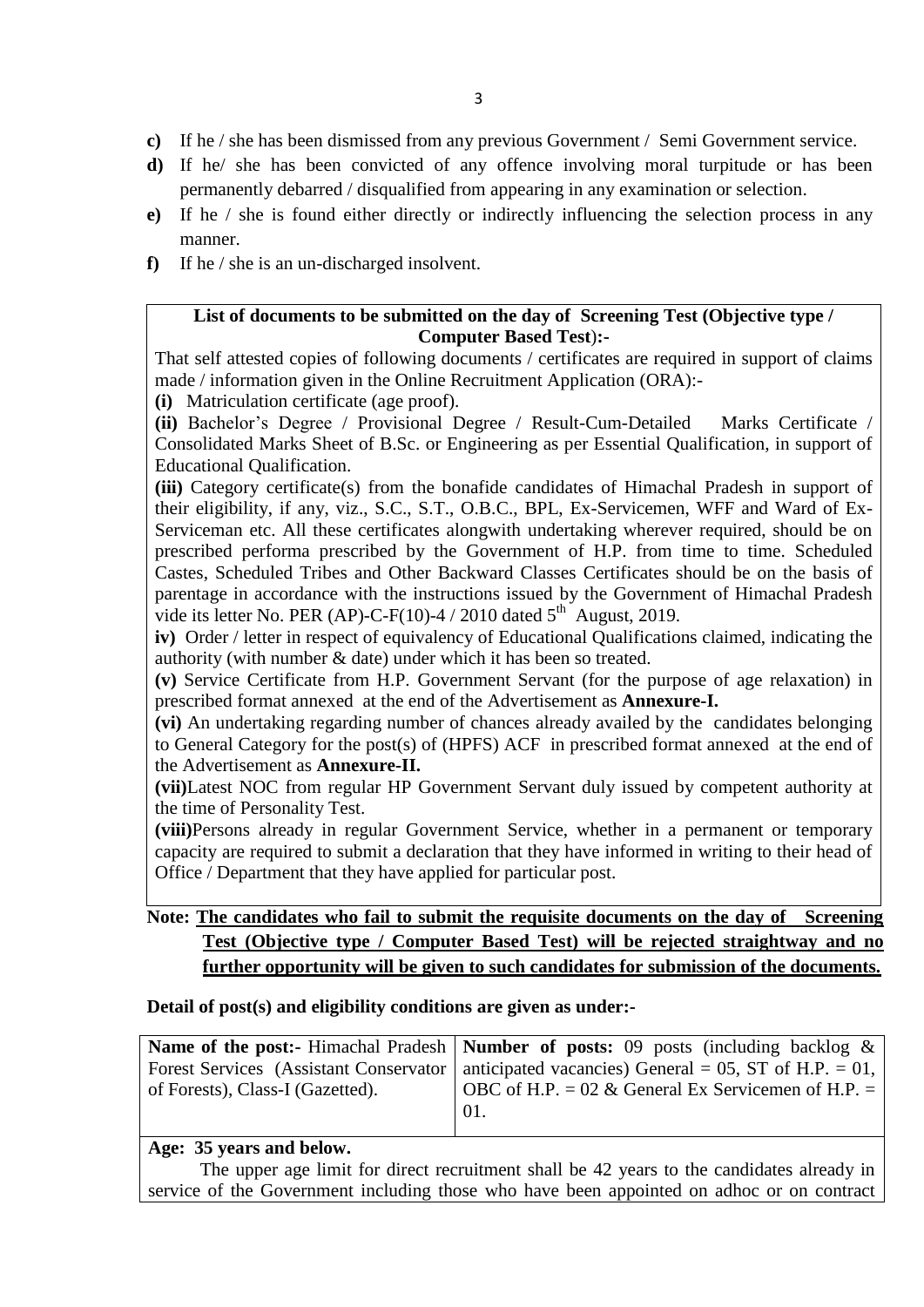basis. If a candidate appointed on adhoc basis or on contract basis had become over-age on the date he  $\ell$  she was appointed as such, he  $\ell$  she shall not be eligible for any relaxation in the prescribed age limit by virtue of his/ her such adhoc / contract appointment.

### **Pay Scale**: Rs. 15600-39100/- + Rs. 5400/- (G.P.)

## **Essential Qualification:-**

Candidate(s) must possess Bachelor"s Degree (or equivalent) in Science or Engineering from any recognized University with at least one of the following subjects:-

- **(i)** Agriculture
- **(ii)** Botany
- **(iii)** Chemistry
- **(iv)** Computer Applications / Science.
- **(v)** Engineering (Agricultural / Chemical / Civil / Computer / Electrical / Electronics / Mechanical)
- **(vi)** Environmental Science
- **(vii)** Forestry
- **(viii)** Geology
- **(ix)** Horticulture
- **(x)** Mathematics
- **(xi)** Physics
- **(xii)** Statistics
- **(xiii)** Veterinary Science
- **(xiv)** Zoology
- **Or**

Honours Certificate holders of any of the Government run Forest Rangers Colleges provided they are sponsored by the State. Provided that in case of graduates with pure Mathematics or Statistics they must have taken Science subjects in their 10+2 or equivalent examination.

### **DESIRABLE QUALIFICATIONS**:

Knowledge of customs, manner and dialects of Himachal Pradesh and suitability for appointment in the peculiar conditions prevailing in the Pradesh.

**Number of chances** : Six (06) chances for the candidates belonging to General Category to appear in the examination. However, there is no limit of chances for the candidates belonging to SCs/ STs/ OBCs categories of H.P..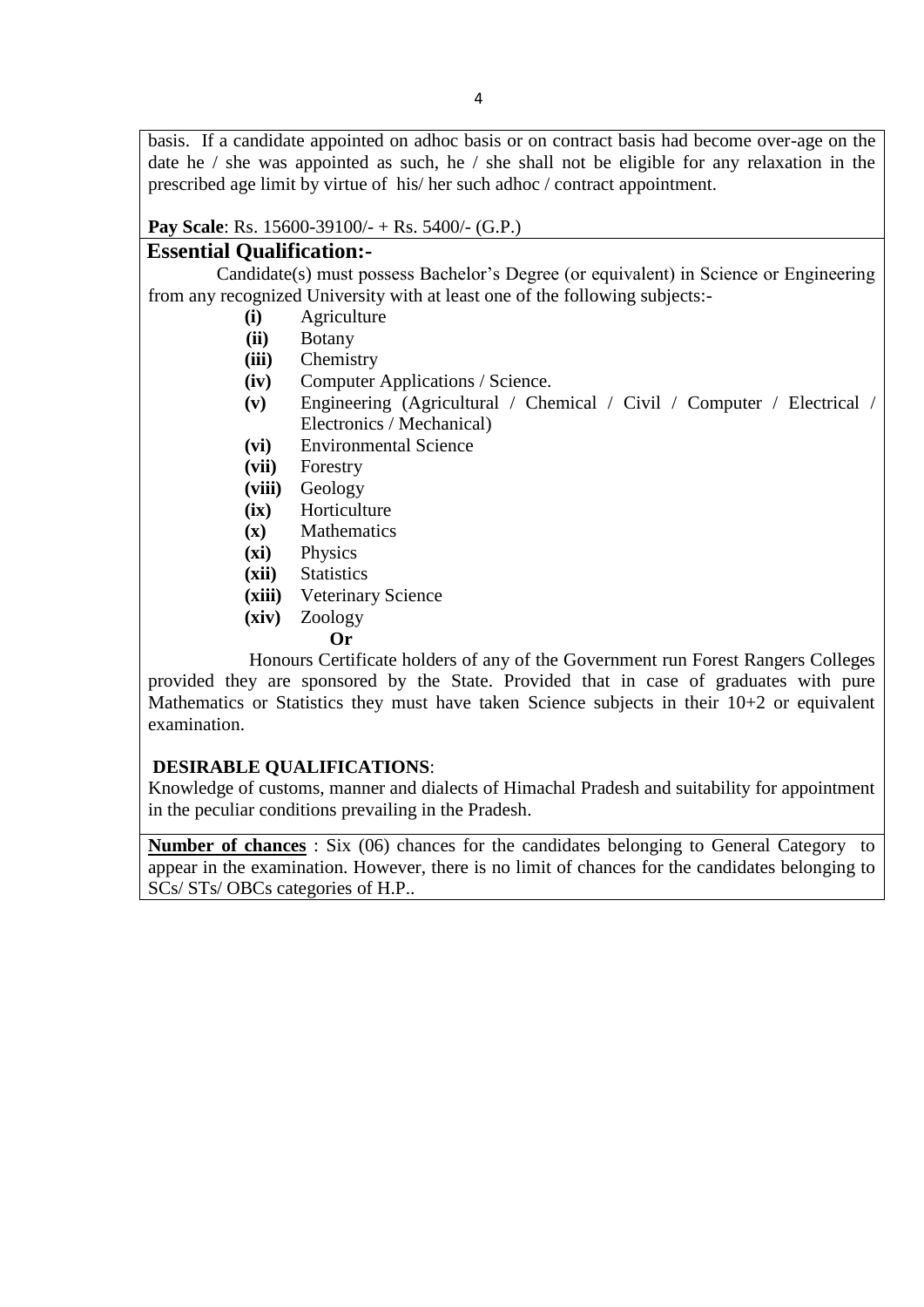| MALE:          | <b>PHYSICAL STANDARDS:-</b> |                           |                                                                            |
|----------------|-----------------------------|---------------------------|----------------------------------------------------------------------------|
|                | Height                      | $\mathbb{R}^{\mathbb{Z}}$ | 163 Cms.                                                                   |
|                | Chest                       | $\ddot{\cdot}$            | 79 Cms. without expansion and<br>84 Cms. with expansion.                   |
|                |                             |                           | Capacity to walk : 25 Kms. in 04 Hours.                                    |
| <b>FEMALE:</b> |                             |                           |                                                                            |
|                | Height                      |                           | 150 Cms.<br>$\mathcal{L}$                                                  |
|                | Chest                       |                           | 74 Cms. without expansion and<br>$\ddot{\cdot}$<br>79 Cms. with expansion. |
|                | Capacity to walk            | $\sim$ :                  | $16$ Kms. in 04 Hours.                                                     |

The minimum height standards in the case of candidates belonging to Scheduled Tribes and to races such as Gorkhas, Assamese, Meghalaya, Ladakhis, Sikkimmes, Garhwalis, Kumoanis, Naga, Arunachal Pradesh, Mizo, Lahaul & Spiti shall be as under:-

Male candidate  $= 152.0$  Cms. Female candidate  $= 145.0$  Cms.

### **Health Certificate:**

**(a)** The candidates selected for training will have to produce medical certificate issued by a duly constituted Medical Board in the form prescribed by Article 19 of the Central Civil Services Regulations, or the corresponding rule in the Supplementary Rules testifying to the candidates sound hearing and general physical fitness for rough outdoor work in the Forests Department.

(b) Candidates will be required to produce medical certificate issued by the Chief Medical Officer or equivalent authority of the District concerned.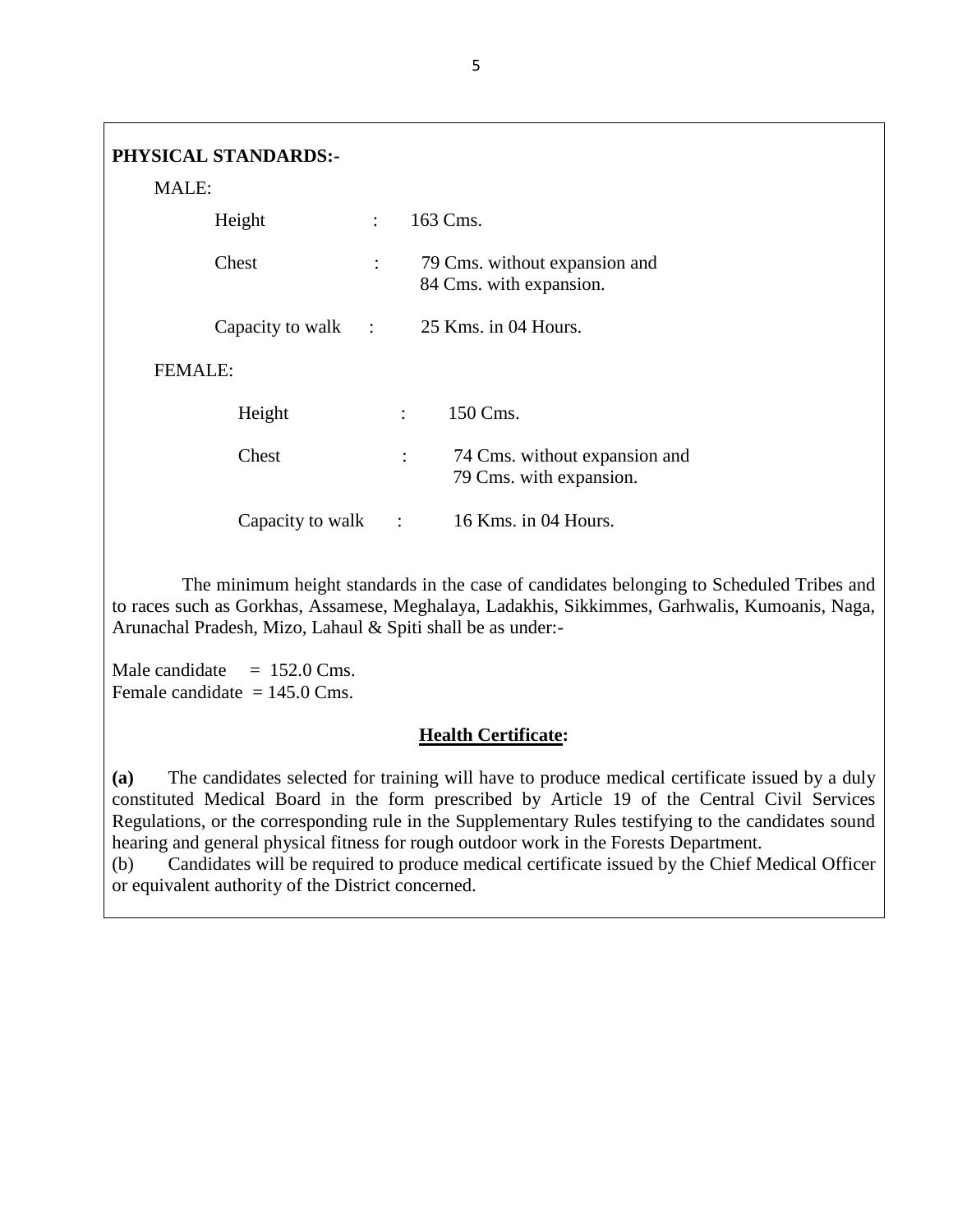#### **SUBJECTS AND STANDARDS OF THE SCREENING TEST**

- **(a)** The recruiting agency shall limit / short list the number of eligible candidates to be called for written examination by subjecting them to a screening test (objective type) of two hours duration. In the objective type screening test, there will be 100 multiple choice questions of one mark each on the basis of following syllabus:-
	- (i) History, Geography and Socio Economic development of Himachal Pradesh.

#### **30 Marks**

(ii) Knowledge of current events of national and international importance and such matters of every day observation and experience in their scientific aspects as may be expected of an educated person who has not made a special study of any scientific subject.

#### **30 Marks**

(iii) Modern History (From 1857 onwards) of India, Indian Culture, Indian Polity, Indian Economy, Geography of India, Disaster Management, Environment and Gender issues and teachings of Mahatma Gandhi.

#### **40 Marks**

- **Note: (a)**The marks obtained in the screening test by the candidates, who are declared qualified for admission to written examination, will not be counted for determining final order of merit.
- (b) The number of candidates to be admitted to the main written examination will be **20 (twenty)** times of the total number of vacancies to be filled; and
- **(c)** The number of candidates to be called for Physical Standard Test after qualifying the written examination shall be **05 (five)** times of the number of vacancies to be filled thereof in order of merit.

#### **Note: There will be negative marking for incorrect answer(s) (as detailed below) for all questions:-**

- **(i)** There are four alternatives for the answers to every question. For each question for which a wrong answer has been given by the candidates, one third (0.33) of the marks assigned to that question will be deducted as penalty.
- **(ii)** If a candidate gives more than one answer, it will be treated as a wrong answer even if one of the given answers happens to be correct and there will be same penalty as above for the question.
- **(iii)** If a question is left blank i.e. no answer is given by the candidate, there will be no penalty for that question.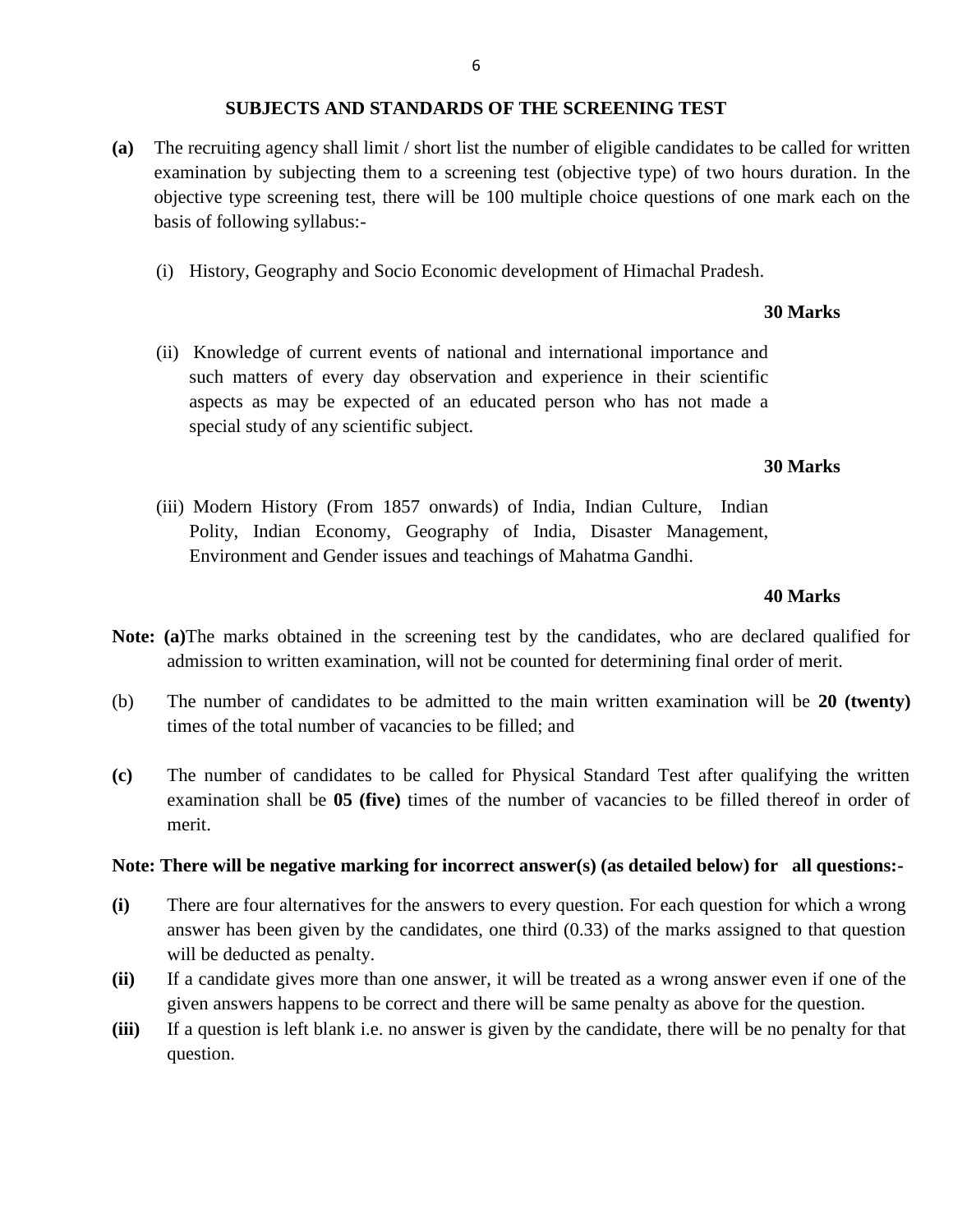### **WRITTEN EXAMINATION**

- 1. The main written examination shall include three compulsory and two optional papers.
- 2. A candidate shall specify in his / her application form the optional subjects he / she desires to take, but may intimate any change of intention to the Secretary, Himachal Pradesh Public Service Commission not later than the last date notified for submission of online applications.
- 3. A candidate shall answer the optional papers in English or Hindi only which is at his / her option / choice.
- 4. No candidate shall be considered to have qualified the written examination unless he / she obtains at least 40% marks in each compulsory papers and 45% marks in aggregate.
- 5. Provided that in case there is a tie between or amongst the candidates on account of having obtained equal minimum qualifying marks in the written examination, all such candidates shall be called for the interview / personality test.
- 6. The names of the candidates who are called for the interview / personality test shall be arranged in order of merit on the basis of the aggregate marks obtained in the written examination.
- 7. The ranking will be decided on the basis of the marks obtained in all compulsory and optional papers excluding marks of English Paper though it would be necessary to obtain 40% marks in each optional paper to qualify.
- 8. The final ranking shall be determined on the basis of the marks obtained by the candidates in the main examination (written as well as interview/ personality test).
- 9. In the event of a tie, order of merit shall be determined in accordance with highest marks secured in interview/ personality test and if the marks in the interview / personality test are also equal, then the order of merit shall be decided in accordance with the highest marks obtained by such candidates in the compulsory papers and if the marks in the aggregate of the compulsory papers are also equal, then the elder candidate shall be placed higher in the merit.
- 10. Credit will be given for good English/ Hindi including orderly, effective and exact expression combined with the economy of words, in all subjects of the examination and not only in subjects which are especially devoted to English / Hindi.
- 11. All papers shall be of three hours duration.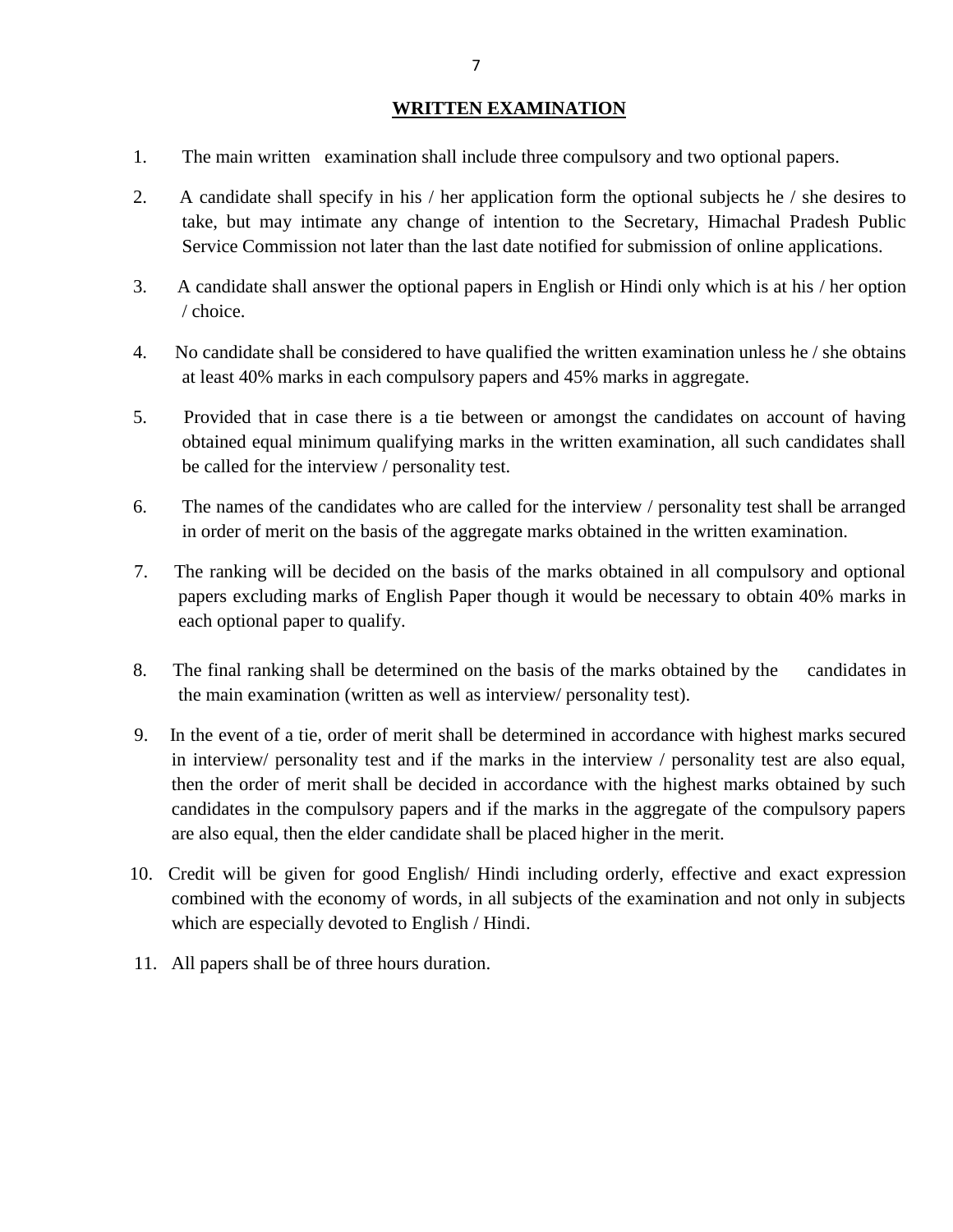#### **Syllabus for the written examination shall consist of five papers as follows:-**

### **COMPULSORY:-**

#### **1. General Knowledge**:

General Knowledge including knowledge of current events and of such matters of everyday observation and experience in their scientific aspects as is expected from an educated person who has not made special study of any scientific subject. The paper will also include questions on Indian Polity including the Political system and the Constitution of India, History of India and Geography of nature which the candidate should be able to answer without special study.

#### **…..100 marks**

### 2**. General English**:

The question paper will be designed to test the candidate's understanding of his power to write English correctly and idiomatically. It will also include questions to test the candidate"s knowledge of grammar, idiom and usages. Passages will be set for summary or précis. Besides there will be an essay on current topics on State / National / International events. The essay will carry 30 marks. Summary on précis 20 marks and other shall be of 50 marks.

#### **…..100 marks**

#### **3. Hindi:**

| $\mathbf{I}$ . | Essay on current topics on State / National /       |          |
|----------------|-----------------------------------------------------|----------|
|                | International event                                 | 30 marks |
| H.             | Translation of an English passage into Hindi        | 10 marks |
| HI.            | Explanation of Hindi Prose and Poetry in the        |          |
|                | same language                                       | 20 marks |
| IV.            | Idioms, Corrections, comprehension and grammar etc. | 40 marks |

#### **Total: 100 marks**

#### 4. **Optional Subjects**:

- (i) Agriculture
- (ii) Botany
- (iii) Chemistry
- (iv) Computer Applications/ Computer Science;
- (v) Engineering (Agricultural / Chemical / Civil / Computer / Electrical / Electronics / Mechanical)
- (vi) Environmental Science
- (vii) Forestry
- (viii) Geology
- (ix) Horticulture
- (x) Mathematics
- (xi) Statistics
- (xii) Physics
- (xiii) Veterinary Science
- (xiv) Zoology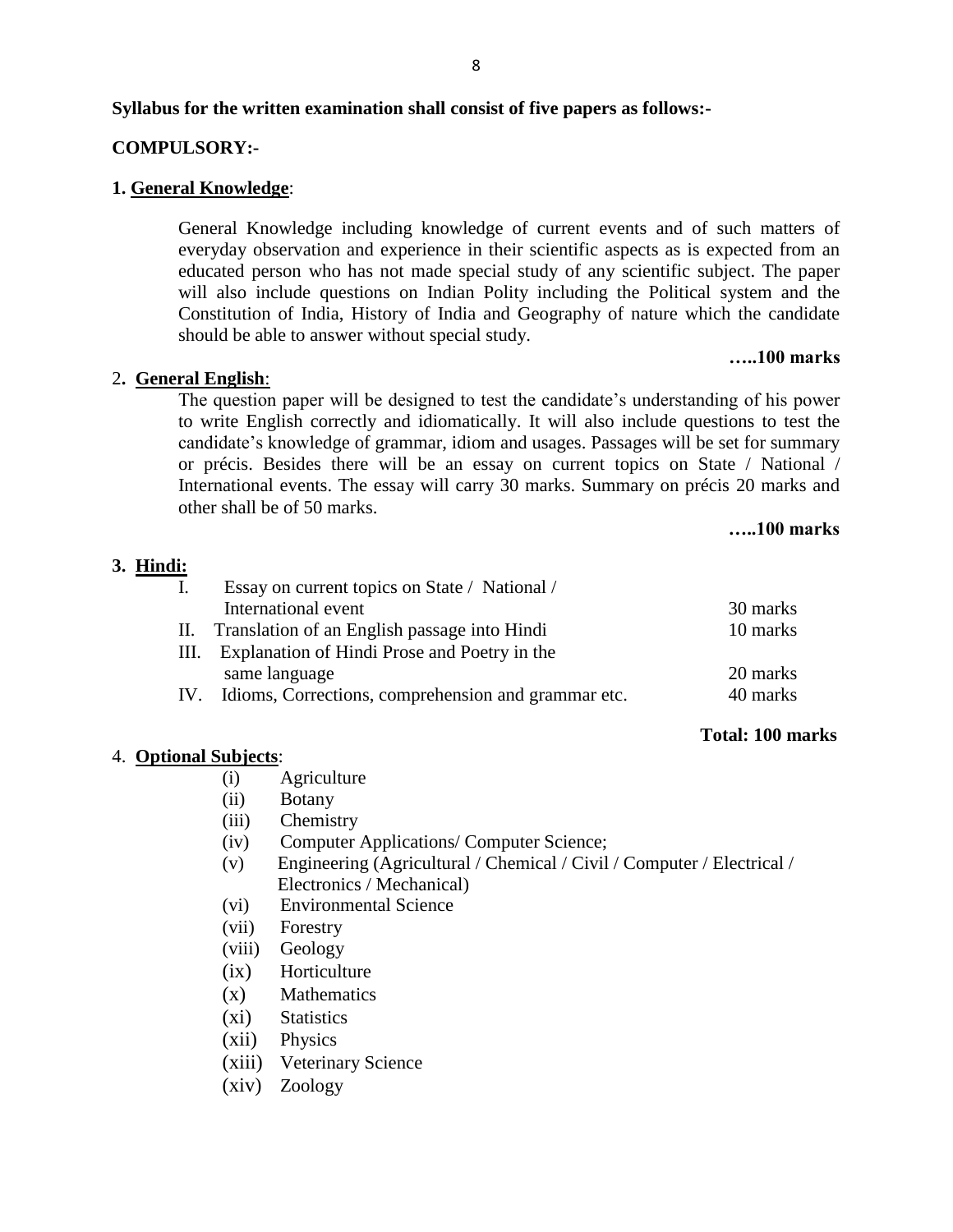Candidates are required to offer two of the above subjects. Total number of questions in the question papers of optional papers will be eight. All questions will carry equal marks. Each paper will be divided into two parts viz. Part -I and Part-II and each part shall contain four questions. Out of eight questions five questions are to be attempted. One question from each part will be compulsory. The candidates will be required to answer three other questions out of the remaining six questions, taking at least one question from each Part. In this way, at least two questions will be attempted from each Part i.e. one compulsory question plus one more.

#### **…200 marks each subject**.

Note-I: The standard of examination in these optional subjects will be that of Bachelor's degree.

**Note-II:** No candidate shall be allowed to take more than one subject from the following:-

- **(i)** Agriculture, Agriculture Engineering and Veterinary Science
- **(ii)** Chemistry and Chemical Engineering
- **(iii)** Computer Applications / Computer Science & Computer Engineering.
- **(iv)** Electrical Engineering and Electronics Engineering
- **(v)** Mathematics and Statistics.

**Note:-Syllabus (of all the optional subjects) is available on Commission's website i.e. www.hp.gov.in/hppsc**

#### **Interview / Personality test:-**

Total number of candidates who shall qualify the written and physical standard test and to be called for interview/ Personality test will be (03) three times the number of vacancies advertised who will have before the Commission a record of their career. They will be asked questions on matters of general interest. The object of the interview / personality test is to assess the personal suitability of the candidate for the service.

The test is intended to judge the mental caliber of candidate. In broad terms, this is really an assessment of not only their intellectual qualities but also social traits and their interest in current affairs including the knowledge of customs, manners and dialects of Himachal Pradesh. Some of the qualities to be judged are mental alertness, critical powers of assimilation, care and logical exposition, balance of judgments, variety and depth of interest, ability for social cohesion and leadership, intellectual and moral integrity.

**……...100 marks**

#### **HOW TO APPLY:-**

Detailed instructions for filling up Online Recruitment Applications( ORA ) are available on the above mentioned website.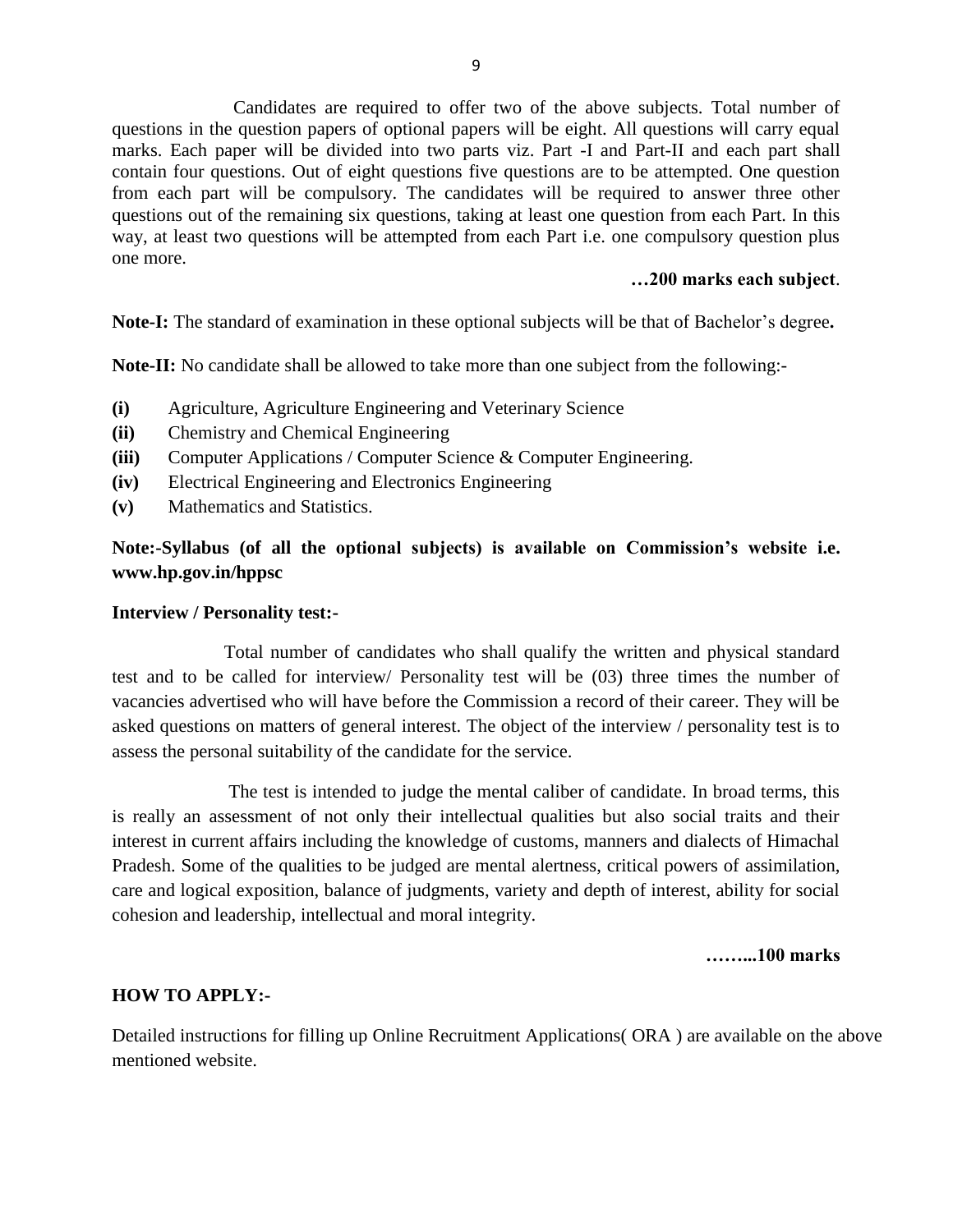- **a)** Desirous/ eligible candidates will have to apply online, through official website of the Commission. Applications received through any other mode will not be accepted and rejected straightway.
- b) After submitting the Online Recruitment Applications (ORA), the candidates are required to take a printout of the finally submitted Online Recruitment Application (ORA) and submit the same alongwith requisite self attested documents / certificates in support of their eligibility to the Commission on the day of Screening Test (Objective type / Computer Based Test) for the concerned posts failing which his/her candidature shall stand finally rejected and no further opportunity will be given to such candidates for submission of the documents.

### **EXAMINATION FEES:-**

Fee for respective categories is as under:-

| $S$ r. No. | Category                                                                                                                                                                                                                                                                                                                                                                                                                                                     | <b>Examination</b> |
|------------|--------------------------------------------------------------------------------------------------------------------------------------------------------------------------------------------------------------------------------------------------------------------------------------------------------------------------------------------------------------------------------------------------------------------------------------------------------------|--------------------|
|            |                                                                                                                                                                                                                                                                                                                                                                                                                                                              | Fee                |
| 1.         | General Category / E.W.S. {including General Physically Disabled, i.e.<br>Orthopedically disabled, Deaf & Dumb, Hearing Impaired / W.F.F. of HP/<br>Ex-Servicemen of HP relieved from Defence Services on their own request<br>before completion of normal tenure, General wards of Ex-SM of H.P., i.e.<br>Dependent sons, daughters and wives of Ex-SM of H.P. and candidates of<br>other States (including reserved category candidates of other States) } | Rs. 400/-          |
| 2.         | S.C. of H.P. / S.T. of H.P. / O.B.C. of H.P./ BPL of H.P./ EWS (BPL).<br>(Including S.C. / S.T. / O.B.C. Ex-Servicemen of H.P. relieved from<br>Defence Services on their own requests before completion of normal tenure<br>and SC/ST/OBC wards of Ex-SM of H.P., i.e. Dependent sons, daughters<br>and wives of Ex-Servicemen and SC / ST / OBC Persons with Disability.                                                                                   | $Rs. 100/-$        |
| 3.         | Ex- Servicemen of H.P. (Ex-Servicemen, who are<br>relieved<br>from<br>Defence Services after completion of normal tenure) / Blind / Visually<br>Impaired of H.P.                                                                                                                                                                                                                                                                                             | No Fee             |

#### **Mode of Payment:-**

The desirous & eligible candidates shall pay requisite examination fee by debit or credit card or internet banking through "e-Payment Gateway", as the case may be, on or before the prescribed closing date for submission of online recruitment applications (ORA) through OTRS portal. While making payment through "e-Payment Gateway" the candidate(s) shall pay the fixed amount through Debit or Credit Card only after accepting the "Terms and Conditions to apply online".

**NOTE:-** Candidates should note that payment of fee can be made only through the modes prescribed above. Payment of fee through any other mode is neither valid nor acceptable. Applications submitted without the prescribed fee/ mode shall be summarily rejected. **Fee once paid shall neither be refunded nor be held in reserve for any other examination or selection.**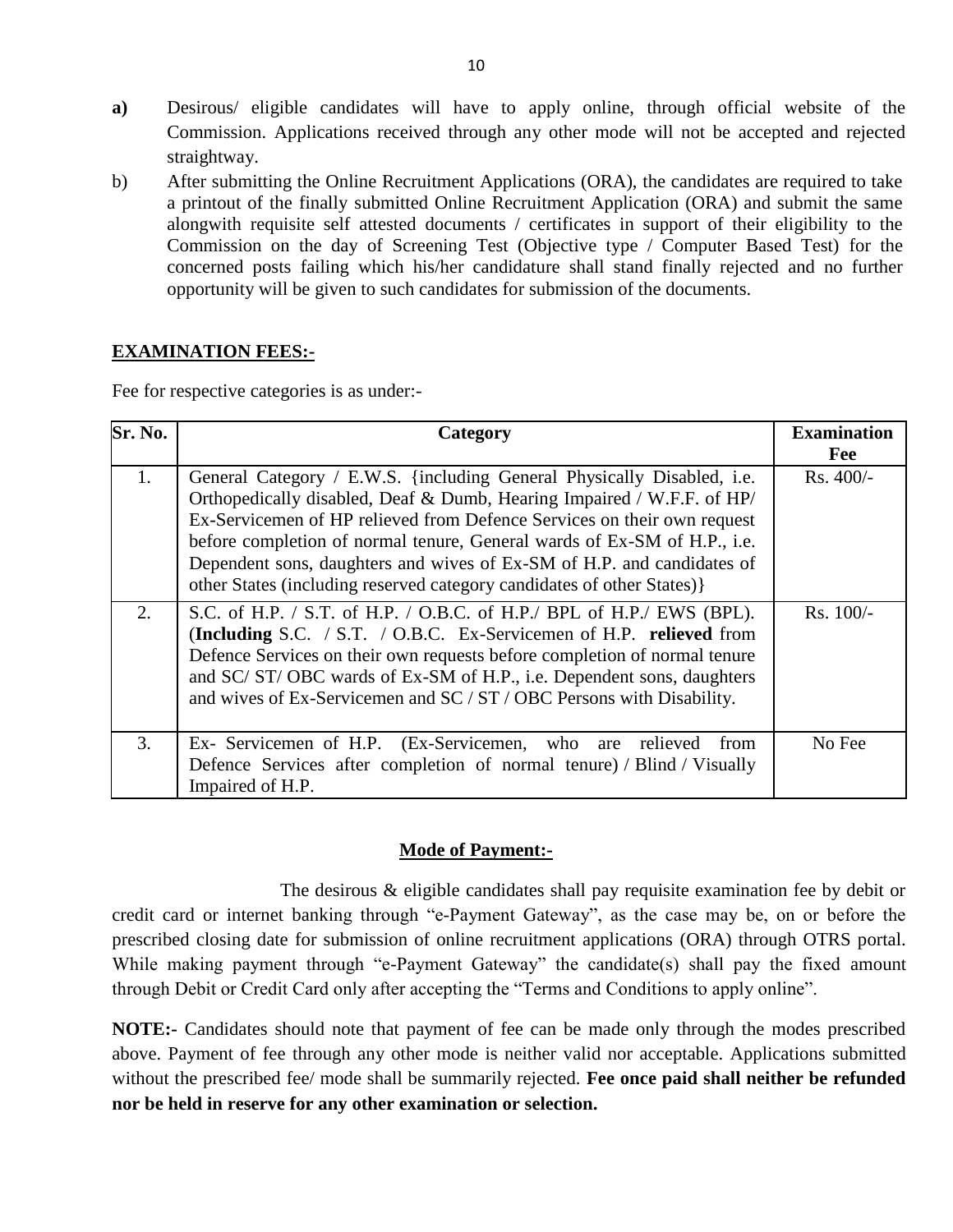#### **FACILITATION COUNTER FOR GUIDANCE OF CANDIDATES:-**

In case of any guidance/ information/ clarification regarding Online Recruitment Applications. (ORA), candidates can contact HPPSC"s Reception Counter in person or on Toll Free No. 1800-180- 8004 or Ph. No. 0177-2629738 on any working day between 10:00 A.M. to 05:00 P.M. Queries related to online applications can also be mailed by the candidates on e-mail ID: hppsc\_shimla@msn.com. No candidate will interact directly with the staff in the Recruitment Section(s) in the Commission's office.

**ADMISSION/ REJECTION**: - The candidate(s) are required to submit a printout of Online Recruitment Applications. (ORA), alongwith self attested copies of requisite documents in support of their eligibility for the concerned post(s) on the day of Screening Test (Objective type / Computer Based Test). **The candidates who fail to submit the requisite documents on the day of Screening Test (Objective type / Computer Based Test) will be rejected straightway and no further opportunity will be given to such candidates for submission of the documents.**

The requisite documents submitted by the candidates, will be scrutinized ( in the prescribed ratio) and list of finally rejected candidates will be uploaded on the website of the Commission for information of all concerned. Besides, concerned candidates will be informed through email(s) and SMSes. No separate intimation in this regard will be sent by post. Non submission of the certificates will make them ineligible to appear in the Written examination / Physical Standard Test / Personality Test. **Candidates, who fail to submit the requisite documents on the day of Screening Test (Objective type / Computer Based Test), their candidature will be rejected straightway and no further opportunity will be given to such candidates for submission of the documents.** 

 Candidates are advised to visit the Commission"s website for time to time updates in their own interest.

**e-Admission / IDENTITY CARD(s)** : **No admission Card(s) will be sent by post and provisionally admitted candidates will have to download their respective** e-admission **/** IDENTITY CARD(s) alongwith instructions for the concerned post(s) from the official website of the Commission. Therefore, the candidates are advised to remember their User ID(s) and password(s) created by them to log in to download their respective e-Admission / IDENTITY CARD(s). The provisionally admitted candidates will have to bring it with them on the day of Screening Test (Objective type / Computer Based Test) / Written Examination. They are required to paste a self attested passport size latest photograph on the space provided in the downloaded e-Admission / IDENTITY CARD(s), failing which he / she will not be allowed to appear in the Screening Test (Objective type / Computer Based Test) / Written Examination, in any condition / circumstances, whatsoever.

**CATEGORY CLAIMS**: - The category of the candidate claimed in the profile at the time of applying for the post shall be treated as final. In case his / her category undergoes a change before the last date notified for submission of Online Recruitment Application (ORA), through OTRS then the candidate shall have to cancel his / her previous application and apply afresh under the category which he / she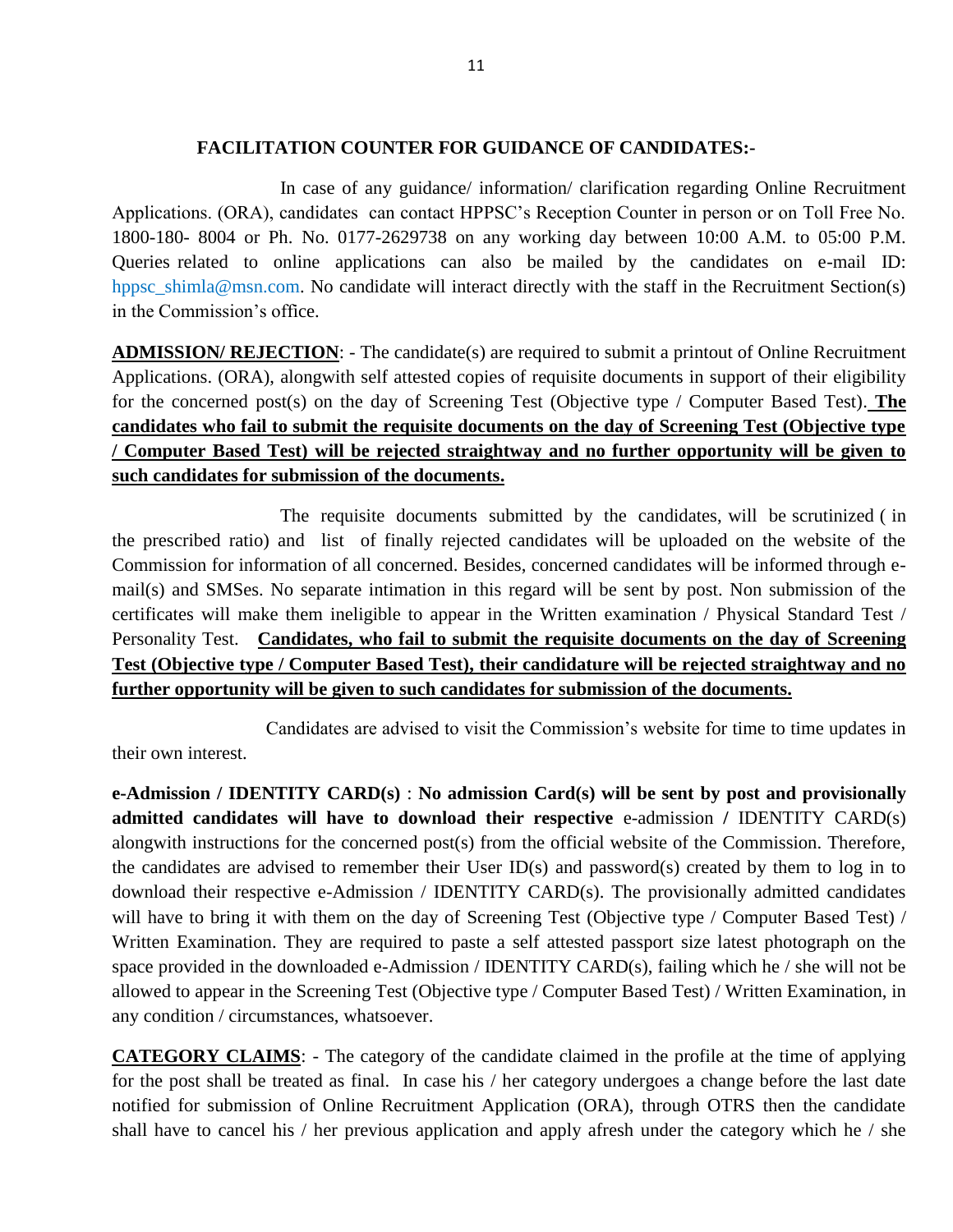intends to claim after updating category in his / her profile. In such a situation the fees deposited by the candidate earlier shall stand forfeited and he / she shall have to deposit fees as afresh is applicable for the category claimed by him / her. S.C. of HP / S.T. of HP / O.B.C. of HP / EWS of HP / BPL of HP / Ward of Ex- Servicemen of HP / W.F.F. of HP/ Physical Disabled of HP and Ex-Servicemen of HP candidates must possess certificates(s) pertaining to their category in support of their claims made in the Online Recruitment Application(s) (ORA), while applying for the concerned post(s). **The benefit of reservation**  will be admissible on parental basis only. All the candidates belonging to reserved categories are also required to go through the relevant instructions of the Government of Himachal Pradesh issued from time to time in order to ensure that they are eligible under a particular category. The Statutory certificate (s) like bonafide Himachali, SC, ST, WFF & Legal heir issued on parental basis of the State of Himachal Pradesh candidates on the prescribed format are of permanent nature and are acceptable to the Commission.

**1. EX-SERVICEMEN OF HIMACHAL PRADESH:** The candidates belonging to Ex-Servicemen of Himachal Pradesh category will have to furnish Discharge Certificate and full detail in respect of their P.P.O. Number, Rank and date of retirement from the Defence Services to claim the benefit of reservation for the category of Ex-Servicemen of Himachal Pradesh.

**2.OTHER BACKWARD CLASSES OF HIMACHAL PRADESH:-**The candidates belonging to OBC of H.P. category must produce OBC certificate(s) on the prescribed format valid till the relevant term of the Financial Year (i.e.  $1<sup>st</sup>$  April to  $31<sup>st</sup>$  March) as notified by the Government of Himachal Pradesh from time to time. Candidates must have a valid OBC Certificate covering the entire period from last date for submission of online applications till date of personality test alongwith an undertaking that his / her status as OBC has not been changed and he / she has not been excluded from the category of O.B.C. of H.P. on account of being covered under creamy layer (in prescribed format attached at the end of the Advertisement as **Annexure-III**).

#### **ELIGIBILITY CONDITIONS:-**

- (i) The date of determining eligibility of all candidates in terms of essential qualification(s), experience etc., if any, shall be reckoned as on last date prescribed for submission of Online Recruitment Applications (ORA) through (OTRS) portal, i.e. 29-11-2019 (11.59 PM).
- (ii) The reserved category candidates falling under vertical reservation i.e. S.C. / S.T. / O.B.C, who are appointed on their own merit and not owing to reservation, will not be adjusted against reserved points and they will be adjusted against unreserved points. The S.C. / S.T./ OBC candidate appointed on their own merit (by direct recruitment or promotion) and adjusted against unreserved points will retain their status of S.C. / S.T / O.B.C and will be eligible to get benefit of reservation in future / further promotions, if any. However, only such S.C. / S.T. / O.B.C candidates falling under vertical reservation, who are selected on the same standard as applied to General candidates, shall not be adjusted against reserved vacancies. In other words, when a relaxed standard is applied in selecting S.C. / S.T. / O.B.C. candidates, for example in the age-limit, experience, qualification, permitted number of chances in written examination screening test, extended zone of consideration larger than what is provided for general category candidates etc., the S.C. / S.T. /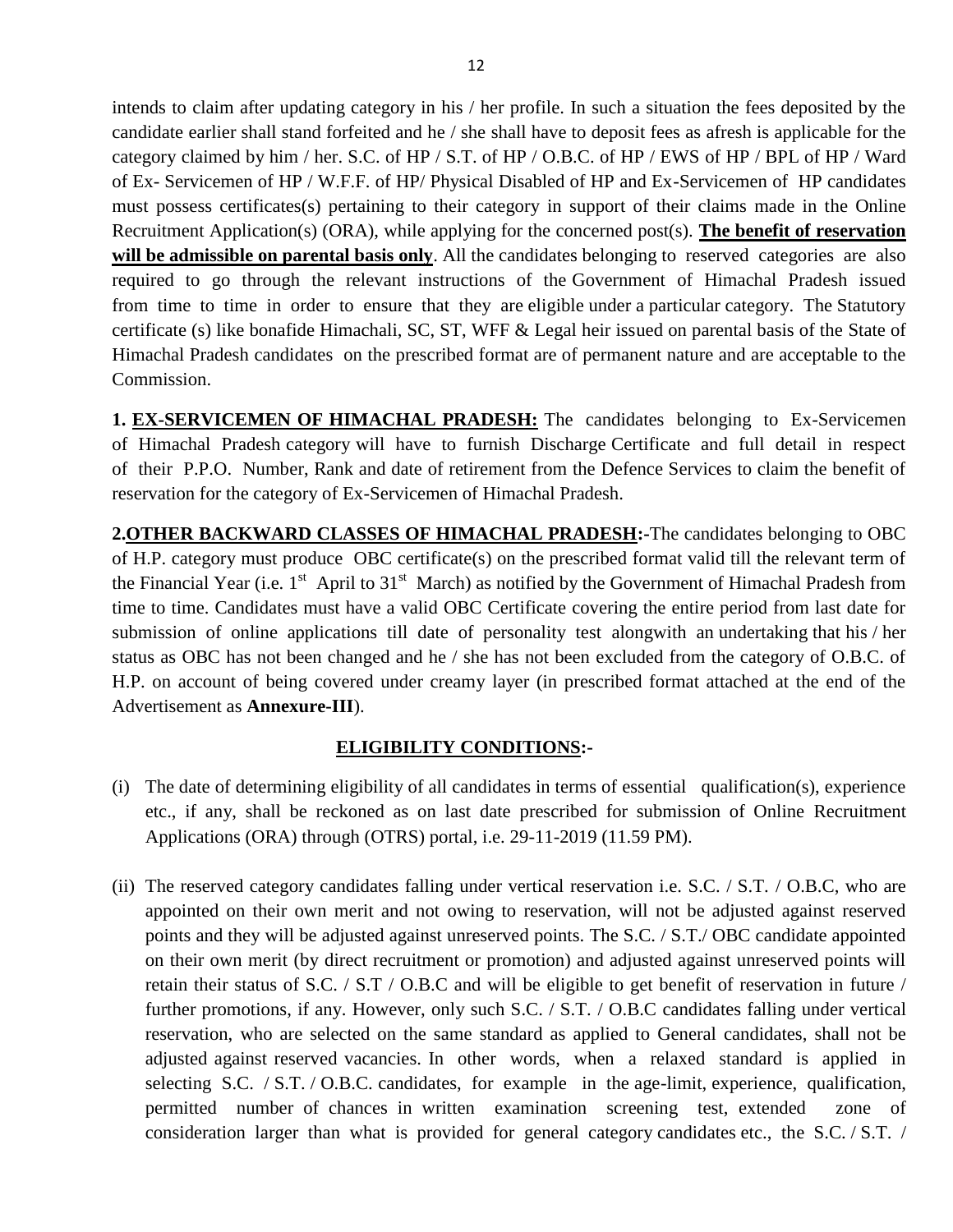O.B.C. candidates are to be counted against reserved vacancies. Such candidates would be deemed as unavailable for consideration against unreserved vacancies in accordance with the instructions of the Government of H.P. (in the Department of Personnel) issued vide letter No. PER (AP)-C-F (1)-  $2/2001$  dated  $12<sup>th</sup>$  November, 2014.

The candidates belonging to reserved categories falling under horizontal reservation i.e. Ex-Servicemen / Wards of Ex-Servicemen, Children / Grand Children of Freedom Fighters (W.F.F.), Persons with Disabilities, Distinguished Sportspersons and B.P.L. who acquire merit / marks at par with the purely general candidates shall not be selected / appointed against general / unreserved posts and will be adjusted against the post reserved for respective category falling under horizontal reservation. However, it does not debar or preclude a candidate falling under vertical / horizontal reservation from applying and competing for any unreserved post subject to his / her eligibility and clearing the written test / personality test successfully without any relaxation.

- (iii) For recruitment to the post(s) to be filled up on the basis of experience, it will be necessary for the candidates to have the required experience for determining his/ her eligibility after acquiring the requisite essential educational qualification(s).
- (iv) The decision of the Commission regarding eligibility etc. of a candidate for admission to Personality Test or selection will be final and no correspondence / personal enquiries will be entertained.
- (v) **Onus of proving that a candidate has acquired requisite degree/ essential qualification(s) by the stipulated date, shall be on the candidate and in the absence of proof to the contrary, the date as mentioned on the face of certificate/ degree or the date of issue of certificate/degree shall be taken as date of acquiring essential educational qualification(s). No extra opportunity shall be provided to the candidates to produce appropriate certificates at the time of Personality Test.**
- (vi) **With regard to equivalance clause in Essential Qualifications, if a candidate is claiming a particular qualification as equivalent qualification as per the requirement of advertisement, then the candidate is required to produce (proof) i.e. order / letter in this regard, indicating the Authority (with number and date) under which it has been so treated otherwise the candidature / Online Recruitment Application (ORA), is liable to be rejected.**

#### **AGE: Clarification:-**

Five years relaxation in upper age limit is admissible only to the bonafide SC of H.P. / ST of H.P. / OBC of H.P. / WFF of H.P. / Persons with disabilities of H.P. candidates. For H.P. Govt. employees and Ex-Servicemen of H.P.; age relaxation is as per Government"s instructions issued from time to time. However, age relaxation is admissible only in case, there is any post(s) reserved for particular category.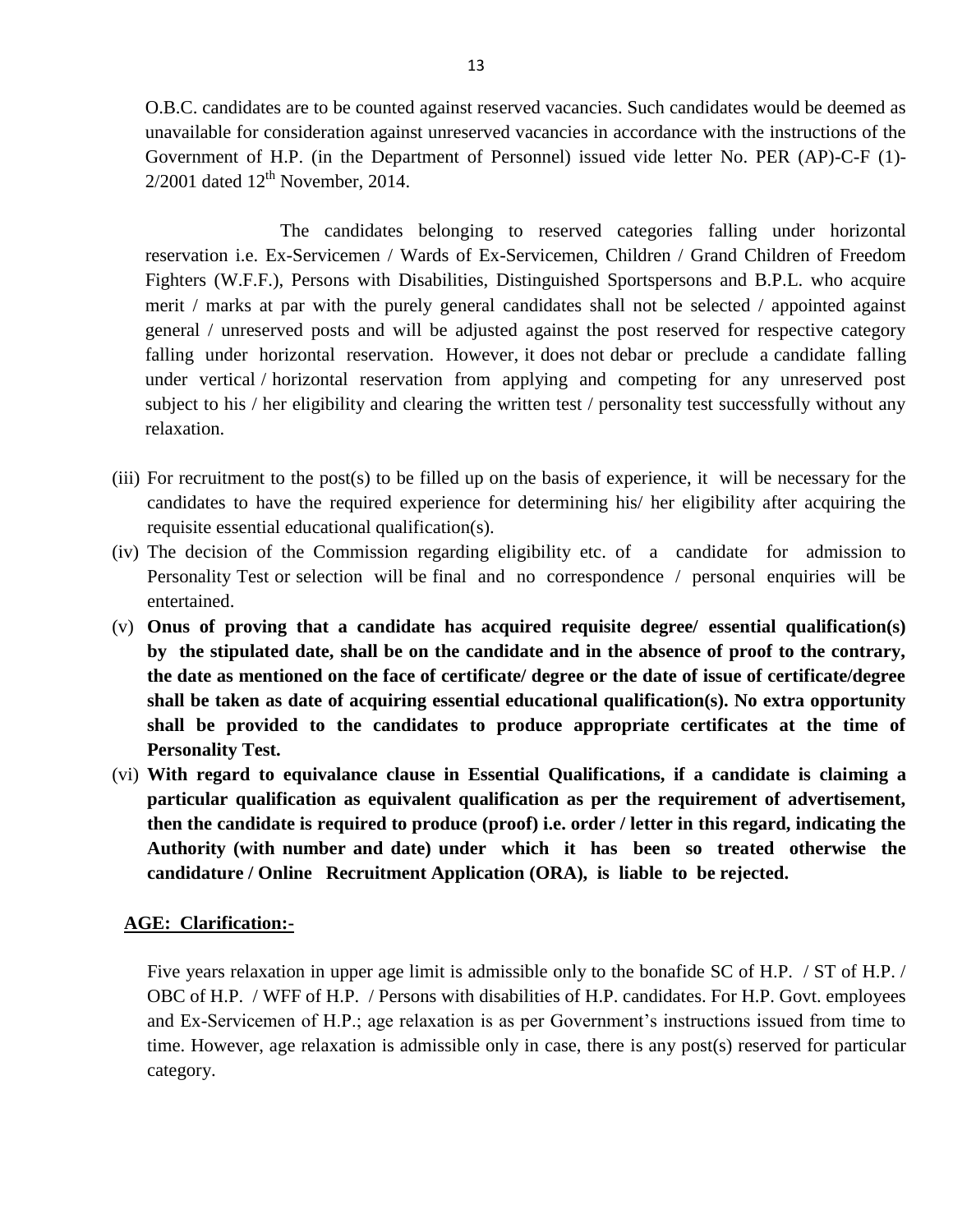## **SCREENING TEST (OBJECTIVE TYPE) / COMPUTER BASED TEST / WRITTEN EXAMINATION / PHYSICAL STANDARD TEST / PERSONALITY TEST:-**

(i) In cases where the number of eligible candidates for recruitment to the post(s) advertised by the Commission is inordinately large, the Commission may limit / shortlist the number of eligible candidates to be called for Written Examination / Physical Standard Test / Personality test by subjecting them to Screening Test (objective-type) / CBT (Computer Based Test).

The Computer Based Screening Test shall be conducted in single slot with same question paper and in different slots with different sets of question paper depending upon the total number of candidates who have to take the test and the number of computer terminals available with the Commission at the particular date.

(ii)The key of Computer Based Test shall be uploaded online on the "MY EXAMINATION MY ONLINE REVIEW" in the User ID of the concerned candidates immediately after the conduct of Computer Based Test for calling objections against the answer key, if any. Three days time from the day of publishing the key **{**day of publishing the key plus 03 (three) days upto 11.59 P.M. of the last date of receipt of objections**}**, after which the link will be disabled shall be given for inviting objections in the key which shall be submitted only in online mode. **Objection(s) submitted in any other mode will not be entertained.** The objections, if any, will be got verified from the concerned Subject Expert / Paper Setter and, if found correct, a revised key of that computer based test shall be prepared. The final / revised answer key alongwith question paper shall be uploaded on the website of the Commission immediately after the declaration of the result of CBT.

(iii)The key of Offline Test (objective type) shall be uploaded on the official website immediately after the conduct of test for inviting objections, if any, from the candidates. Seven days time **{**day of publishing the key plus 07 (seven days) upto 05.00 P.M. of the prescribed last date of receipt of objections**}** shall be given for inviting objections, if any, against the provisional key. The objections, if any, will be got verified from the concerned Subject Expert / Paper Setter and, if found correct, a revised key of that Screening Test shall be prepared. The final / revised answer key shall be uploaded on the website of the Commission immediately after declaration of result of screening test.

**Note:-No representation / objection will be entertained after uploading the revised key of CBT / Offline Test.**

#### **OTHER CONDITIONS:-**

1. All candidates, whether in Government Service or Government owned Industrial or Public Enterprises or other similar organizations or in private employment should submit their applications online directly to the Commission. Persons already in regular Government Service, whether in a permanent or temporary capacity are required to submit a declaration that they have informed in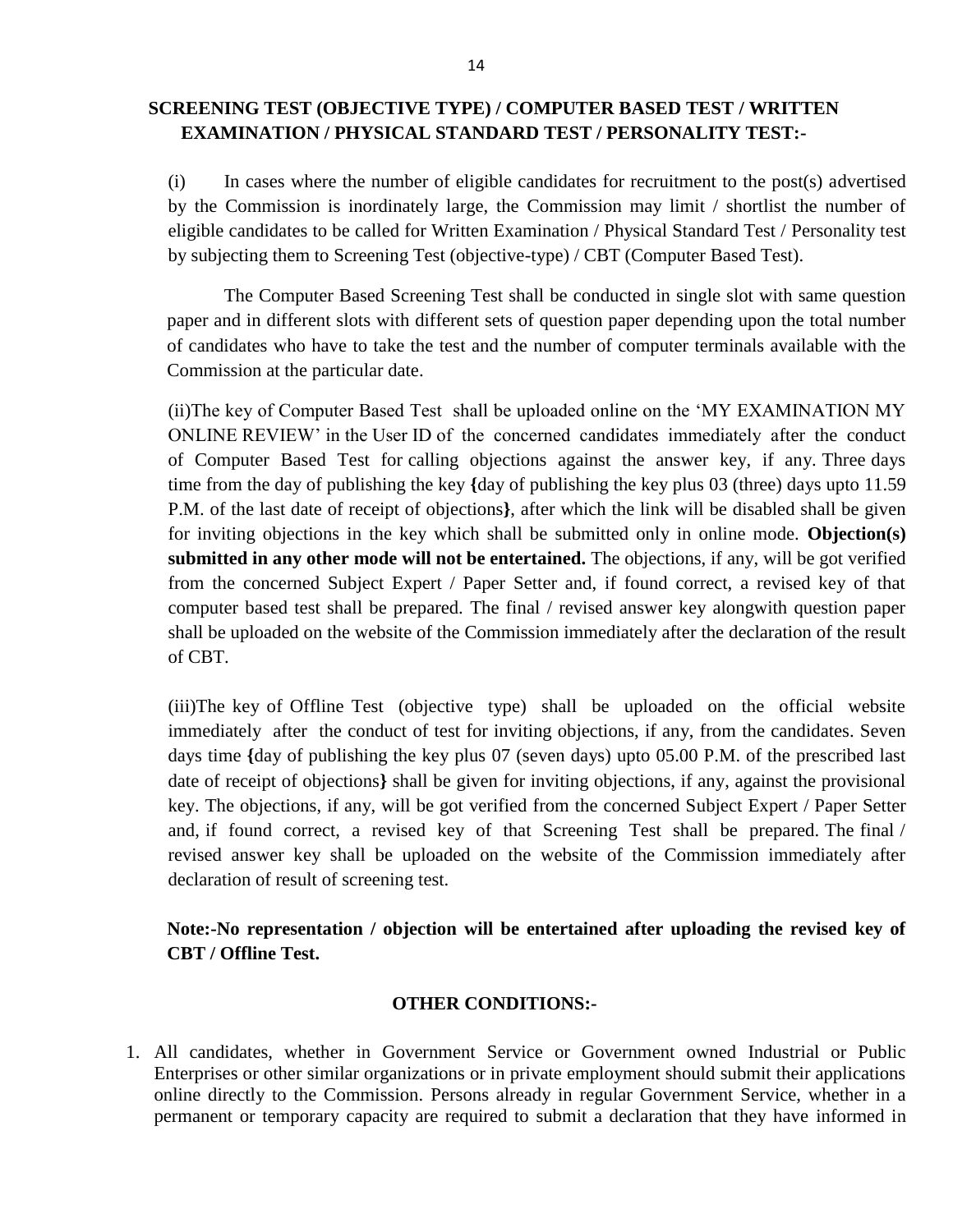writing to their head of Office / Department that they have applied for particular post. In case, a communication is received from their employer by the Commission withholding permission to any candidate applying for / appearing for the Screening Test / Computer Bases Test / Written Examination / Physical Standard Test / Personality Test, his / her application(s) will liable to be rejected.

- 2. Contractual Casual / adhoc / daily rated / work charged employees do not need to produce NOC from the concerned employer.
- 3. In Government service (regular service) candidates may apply to the Commission along with requisite examination fees with information to their Head of Departments / Employer for issuing NOC. Any candidates, who are in regular Government Service or Government owned Industrial service, will not be interviewed unless he / she produces NOC from the concerned employer.
- 4. It may be ensured by the candidates before submitting the applications that furnishing of false information and documents or suppression of any factual information in the application form would entail disqualification. If the fact that false information / document(s) has been furnished or that there has been suppression of any factual information in the application; comes to the notice at any time during the service of a person, his service would liable to be terminated.
- 5. The candidates applying for the post(s) should ensure that they fulfill all the eligibility conditions for admission to the examination. Their admission at all stages of screening test / computer based test / written examination / physical standard test / personality test for which they are admitted by the Commission, will be purely provisional, subject to their satisfying the prescribed eligibility conditions. If on verification at any time before or after the screening test / computer based test / written examination / physical standard test / personality test, it is found that they do not fulfill any of the eligibility conditions; their candidature for the concerned examination will be cancelled by the Commission.
- 6. Candidate, who is or has been declared by the Commission to be guilty of:-
- (A) Obtaining support for his/her candidature by the following means, namely:
	- i) offering illegal gratification to,
	- ii) applying pressure on,
	- iii) blackmailing and threatening to blackmail any person connected with the conduct of the examination or
- (B) impersonating or
- (C) procuring impersonation by any person or
- (D) submitting fabricated documents / documents which have been tampered with or
- (E) making statements which are incorrect or false or suppressing material information or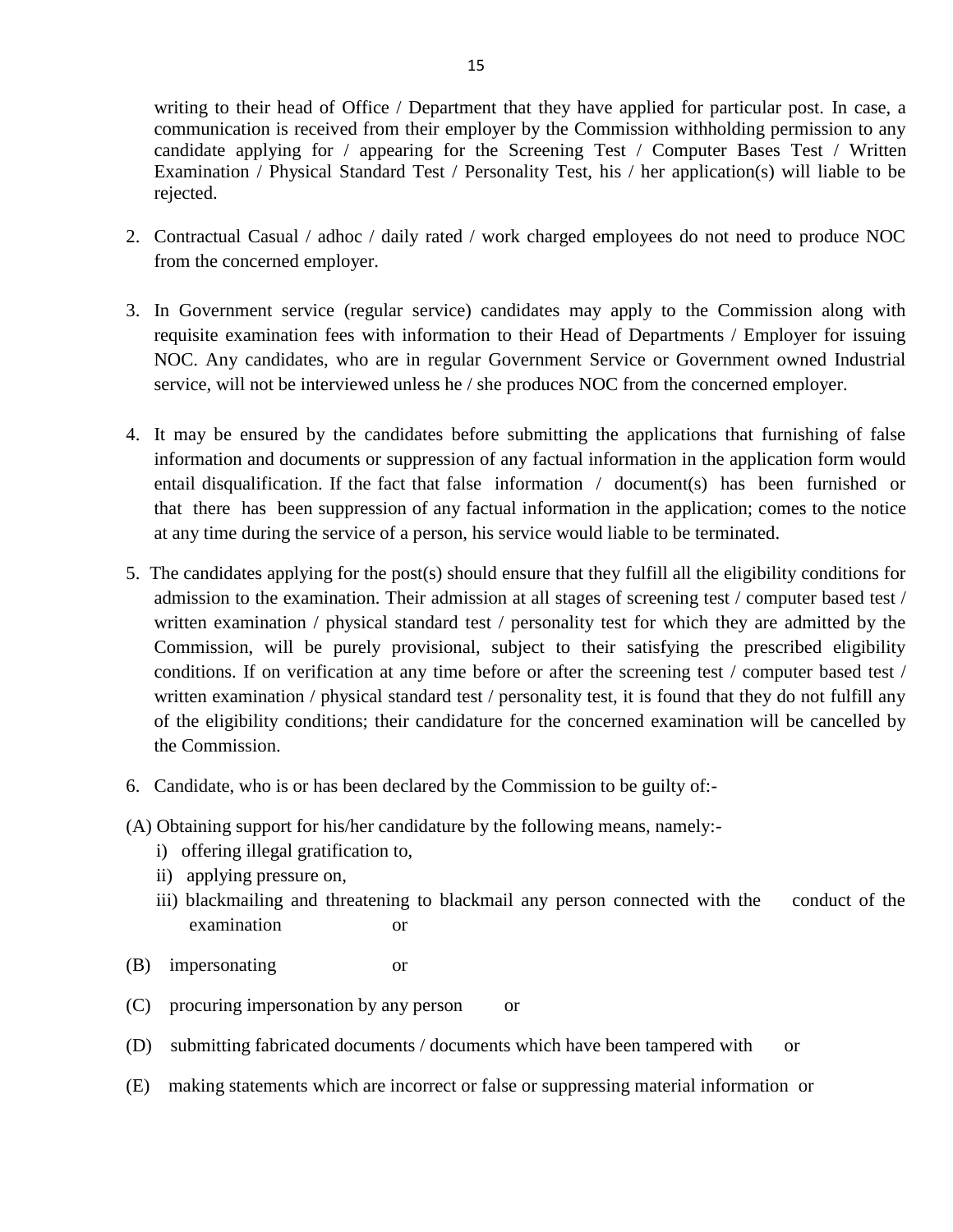- (F) resorting to the following means in connection with his / her candidature for the examination, namely :
	- i) obtaining copy of question paper through improper means,
	- ii) finding out the particulars of the persons connected with secret work relating to the examination,
	- iii) influencing the examiners or
- (G) using unfair means during the examination or
- (H) writing obscene matter or drawing obscene sketches in the scripts or
- (I) misbehaving in the examination hall including tearing of the scripts, provoking fellow examinees to boycott examination, creating disorderly scene and the like or
- (J) harassing / doing bodily harm to the staff employed by the Commission for the conduct of their examinations or
- (K) being in possession of / using mobile phone, pager / any other electronic equipment / device / any other equipment capable of being used as a communication device during the examination / personality test or
- (L) violating any of the instructions issued to candidates alongwith their admission certificates or
- (M) attempting to commit or as the case may be abetting the Commission of all or any of the acts specified in the foregoing clauses; may in addition to rendering himself / herself liable to criminal prosecution, be liable:- to be disqualified by the Commission from the examination for which he/she is a candidate or
- (N) to be debarred either permanently or for as specified period:
	- i) by the Commission from any examination or selection held by them.
	- ii) by the Central Government from any employment under them and
- (O) if he / she is already in service under the Government; to disciplinary action under the appropriate Rules. Provided that no penalty under these Rules shall be imposed except after:
	- i) giving the candidate an opportunity of making such representation, in writing as he / she may wish to make in that behalf; and
	- ii) taking the representation, if any, submitted by the candidate within the period allowed to him / her into consideration.
- (7) The centers of holding the examination(s) are liable to be changed at the discretion of the Commission.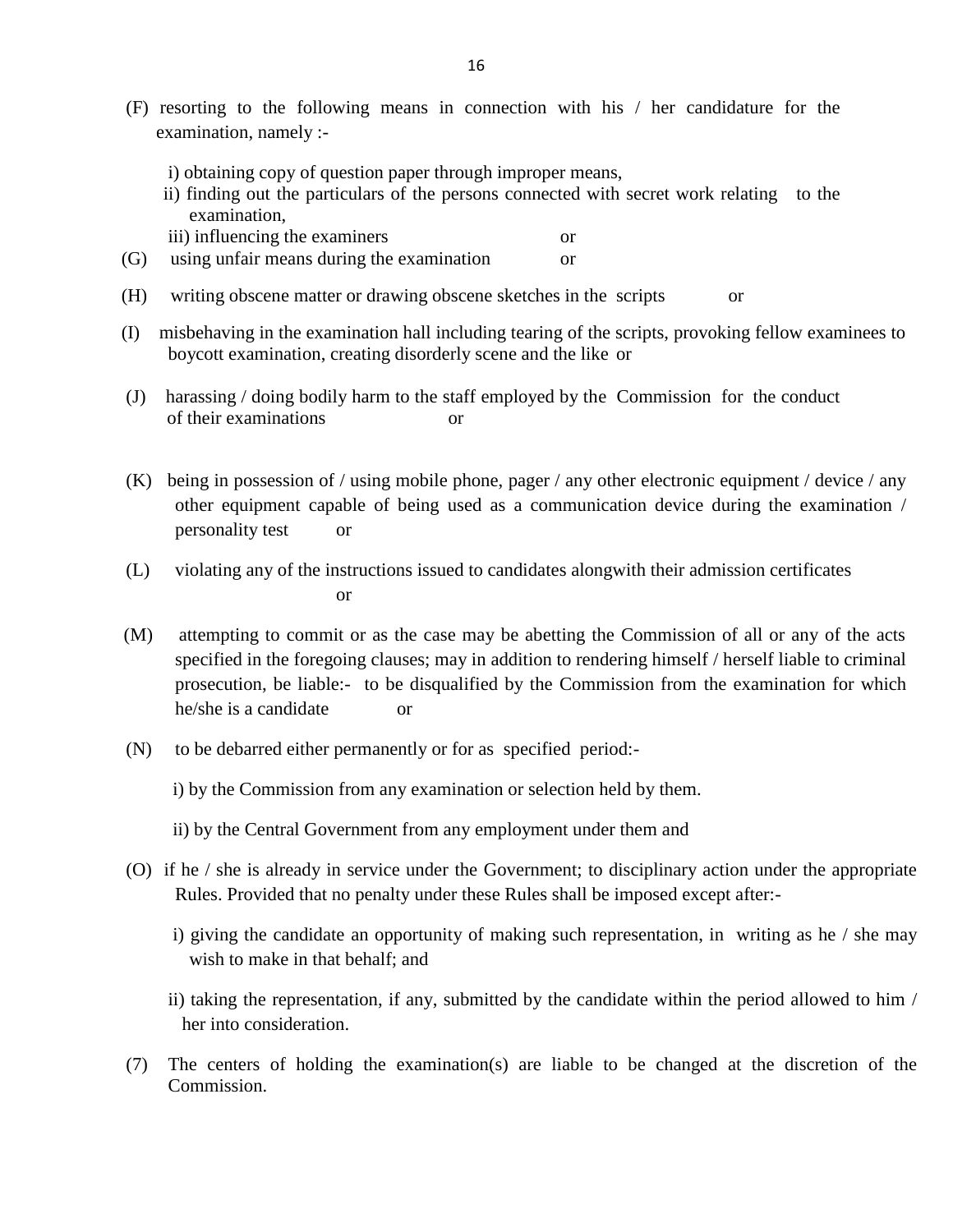#### **Abbreviations:**

 H.P: Himachal Pradesh, PSC: Public Service Commission, UR: Unreserved, SC: Scheduled Castes of H.P, ST: Scheduled Tribes of H.P, OBC: Other Backward Classes of H.P. as declared by the Government of H.P. from time to time, Ex-SM: Ex Servicemen of H.P., B.P.L.: Below Poverty Line, E.W.S.: Economically Weaker Sections of H.P., WFF: Wards of Freedom Fighters of H.P, Wards of Ex-SM: Dependent sons, daughters and wives of Ex-SM of H.P., PWDs: Persons with disabilities of H.P., VI: Visually impaired, HI: Hearing Impaired and EQ: Essential qualification(s).

#### **Sd/-**

(Rakhil Kahlon) IAS, Secretary, H.P. Public Service Commission Ph. No. 0177-2623786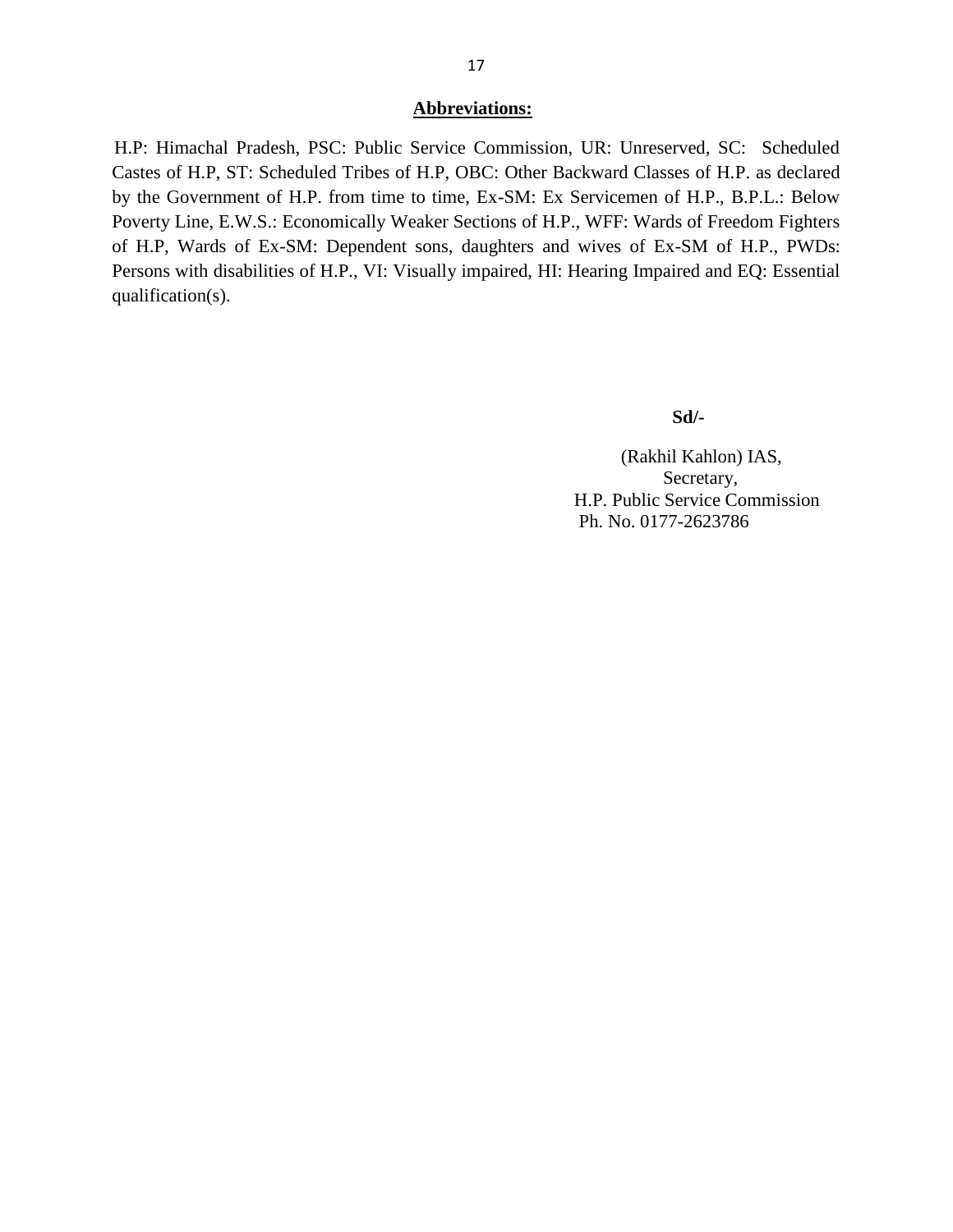# Annexure-I

# SERVICE CERTIFICATE

|               |                   | Certified that Shri/ Smt./ Kumari _____________________Son/ daughter |                           |     |                                          |                         |
|---------------|-------------------|----------------------------------------------------------------------|---------------------------|-----|------------------------------------------|-------------------------|
| of            |                   |                                                                      | hold                      | the | post                                     | of                      |
|               | $\frac{1}{2}$ in  |                                                                      | the                       |     | Department                               | of                      |
|               |                   |                                                                      |                           |     |                                          |                         |
| $\mathbf{i}$  |                   | years continuous service w.e.f.                                      |                           |     |                                          | $\overline{\ }$ to      |
|               | on regular basis. |                                                                      |                           |     |                                          |                         |
|               |                   | <b>Or</b>                                                            |                           |     |                                          |                         |
| $\mathbf{ii}$ |                   |                                                                      |                           |     |                                          | $\overline{\mathbf{t}}$ |
|               |                   | on adhoc/contract basis.                                             |                           |     |                                          |                         |
|               |                   |                                                                      |                           |     |                                          |                         |
|               |                   |                                                                      |                           |     | Signature of certificate issue authority |                         |
|               |                   |                                                                      | Name (                    |     |                                          | $\bm{)}$                |
| Date:         |                   |                                                                      | Designation:              |     |                                          |                         |
| Place:        |                   |                                                                      | Deptt./ Office with Stamp |     |                                          |                         |
|               |                   |                                                                      |                           |     |                                          |                         |

\*\*\*\*\*\*\*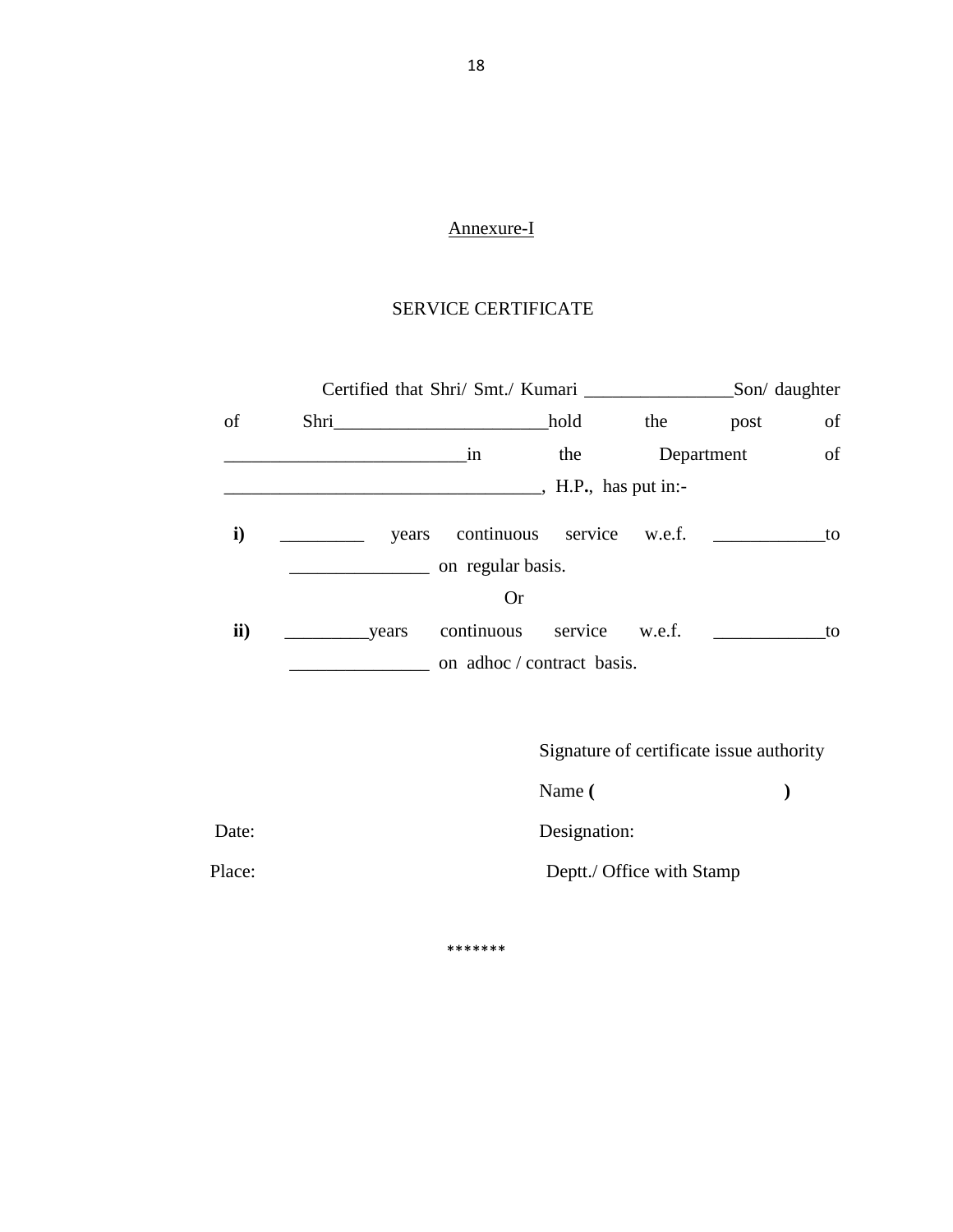# Annexure-II

# UNDERTAKING FOR CHANCES AVAILED

| $\mathbf I$                              | Son / daughter of Shri                                                                                                                                                                                                                                                                                                                                                                                                            |
|------------------------------------------|-----------------------------------------------------------------------------------------------------------------------------------------------------------------------------------------------------------------------------------------------------------------------------------------------------------------------------------------------------------------------------------------------------------------------------------|
|                                          |                                                                                                                                                                                                                                                                                                                                                                                                                                   |
| w.e.f.<br>$\overline{\phantom{a}}$ or on | adhoc / contract basis w.e.f.                                                                                                                                                                                                                                                                                                                                                                                                     |
|                                          | $\frac{1}{2}$ in the Department of $\frac{1}{2}$ and $\frac{1}{2}$ in the Department of $\frac{1}{2}$                                                                                                                                                                                                                                                                                                                             |
| and has                                  | service<br>as<br>on                                                                                                                                                                                                                                                                                                                                                                                                               |
|                                          |                                                                                                                                                                                                                                                                                                                                                                                                                                   |
|                                          |                                                                                                                                                                                                                                                                                                                                                                                                                                   |
|                                          | $\frac{1}{\sqrt{1-\frac{1}{\sqrt{1-\frac{1}{\sqrt{1-\frac{1}{\sqrt{1-\frac{1}{\sqrt{1-\frac{1}{\sqrt{1-\frac{1}{\sqrt{1-\frac{1}{\sqrt{1-\frac{1}{\sqrt{1-\frac{1}{\sqrt{1-\frac{1}{\sqrt{1-\frac{1}{\sqrt{1-\frac{1}{\sqrt{1-\frac{1}{\sqrt{1-\frac{1}{\sqrt{1-\frac{1}{\sqrt{1-\frac{1}{\sqrt{1-\frac{1}{\sqrt{1-\frac{1}{\sqrt{1-\frac{1}{\sqrt{1-\frac{1}{\sqrt{1-\frac{1}{\sqrt{1-\frac{1}{\sqrt{1-\frac{1}{\sqrt{1-\frac{1$ |
| Forests).                                |                                                                                                                                                                                                                                                                                                                                                                                                                                   |
|                                          | Signature of candidate                                                                                                                                                                                                                                                                                                                                                                                                            |
|                                          |                                                                                                                                                                                                                                                                                                                                                                                                                                   |
|                                          |                                                                                                                                                                                                                                                                                                                                                                                                                                   |
| Date:                                    |                                                                                                                                                                                                                                                                                                                                                                                                                                   |
| Place:                                   | Name of Deptt. Office:                                                                                                                                                                                                                                                                                                                                                                                                            |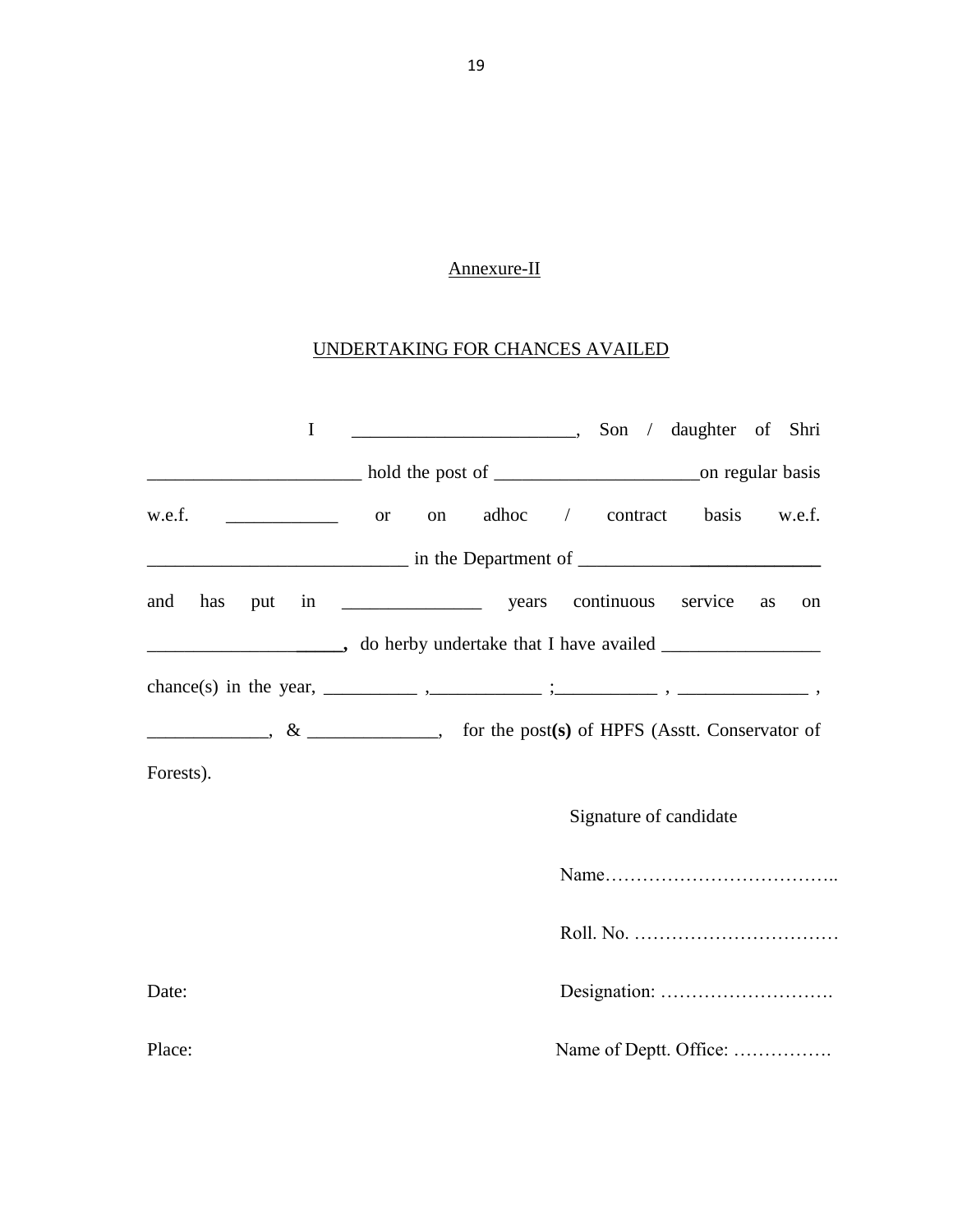\*\*\*\*\*\*\*

### Annexure-III

#### UNDERTAKING

 I\_\_\_\_\_\_\_\_\_\_\_\_\_\_\_\_\_\_\_\_\_\_\_, Aged \_\_\_\_\_\_\_\_\_\_\_\_\_\_Yea,r S/O / D/O Shri.\_\_\_\_\_\_\_\_\_\_\_\_\_\_\_\_\_\_\_\_\_\_\_\_\_,R/O \_\_\_\_\_\_\_\_\_\_\_\_\_\_\_\_\_\_\_\_\_\_\_\_\_\_\_\_\_\_\_\_\_\_\_\_\_\_\_\_\_\_\_ \_\_\_\_\_\_\_\_\_\_\_\_\_\_\_\_\_\_\_\_\_\_\_\_\_\_\_\_\_\_\_\_\_\_\_\_\_\_\_\_\_\_\_\_do hereby declare/ undertake as under :- 1. That I am bonafide / permanent resident of H.P.

- 2. That I belong to \_\_\_\_\_\_\_\_\_\_\_\_\_\_\_\_\_\_\_\_\_\_\_\_\_by caste which is recognized as other Backward Class in H.P. by the Government of H.P.
- 3. That Other Backward Classes (OBC) certificate was issued vide No.\_\_\_\_\_\_\_\_\_\_\_\_\_\_\_\_\_\_on dated \_\_\_\_\_\_\_\_\_\_\_\_\_\_\_\_\_\_\_\_\_in my favour by  $H.P.$
- 4. That my family status has not been changed and I am not excluded from the category of Other Backward Classes (OBC) on account of being covered under Creamy Layer as on today as per the income certificate issued for the financial year
- 5. That above mentioned contents of undertaking are true and correct to the best of my knowledge and belief & nothing has been concealed therein.

Date: (Name of the candidate with sign.)

Place:

\_\_\_\_\_\_\_\_\_\_\_\_\_\_\_\_\_\_\_\_\_\_\_\_\_\_\_.

Address:\_\_\_\_\_\_\_\_\_\_\_\_\_\_\_\_\_\_\_\_\_\_

\_\_\_\_\_\_\_\_\_\_\_\_\_\_\_\_\_\_\_\_\_\_\_\_\_\_\_\_\_

\_\_\_\_\_\_\_\_\_\_\_\_\_\_\_\_\_\_\_\_\_\_\_\_\_\_\_\_\_

Mobile No.

Roll No.